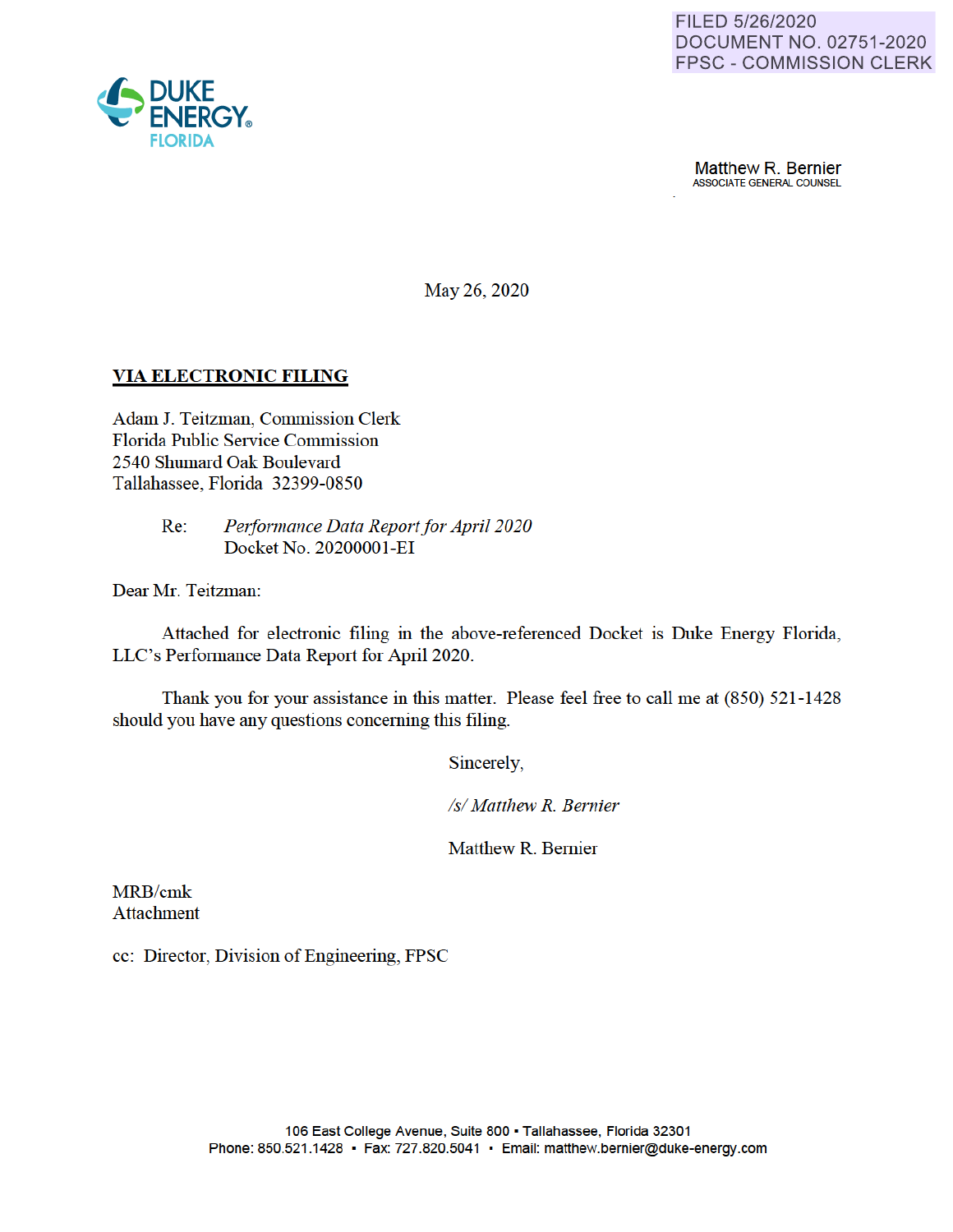### CERTIFICATE OF SERVICE Docket No. 20200001-EI

I HEREBY CERTIFY that a true copy of the above-mentioned document has been furnished to the following individuals via e-mail on this  $26<sup>th</sup>$  day of May, 2020.

Suzanne Brownless Office of General Counsel FL Public Service Commission 2540 Shumard Oak Blvd. Tallahassee, FL 32399-0850 sbrownle@psc.state.fl.us

J. Beasley / J. Wahlen / M. Means Ausley McMullen P.O. Box 391 Tallahassee, FL 32302 jbeasley@ausley.com jwahlen@ausley.com mmeans@ausley.com

Russell A. Badders Gulf Power Company One Energy Place Pensacola, FL 32520 russell.badders@nexteraenergy.com

Kenneth A. Hoffman Florida Power & Light Company 134 W. Jefferson Street Tallahassee, FL 32301-1713 ken.hoffman@fpl.com

Jon C. Moyle, Jr. Moyle Law Firm, P.A. 118 North Gadsden Street Tallahassee, FL 32301 jmoyle@moylelaw.com mqualls@moylelaw.com

 */s/ Matthew R. Bernier* Attorney

J.R. Kelly / T. David Office of Public Counsel 111 W. Madison St., Room 812 Tallahassee, FL 32399-1400 kelly.jr@leg.state fl.us david.tad@leg.state.fl.us

Paula K. Brown Regulatory Affairs Tampa Electric Company P.O. Box 111 Tampa, FL 33601-0111 regdept@tecoenergy.com

Maria Moncada / David Lee Florida Power & Light Company 700 Universe Blvd. (LAW/JB) Juno Beach, FL 33408-0420 maria moncada@fpl.com david.lee@fpl.com

James Brew / Laura W. Baker Stone Law Firm 1025 Thomas Jefferson St., N.W. Suite 800 West Washington, DC 20007 jbrew@smxblaw.com lwb@smxblaw.com

Mike Cassel Florida Public Utilities Company 208 Wildlight Avenue Yulee, FL 32097 mcassel@fpuc.com

Beth Keating Gunster, Yoakley & Stewart, P.A. 215 South Monroe Street, Suite 601 Tallahassee, FL 32301 bkeating@gunster.com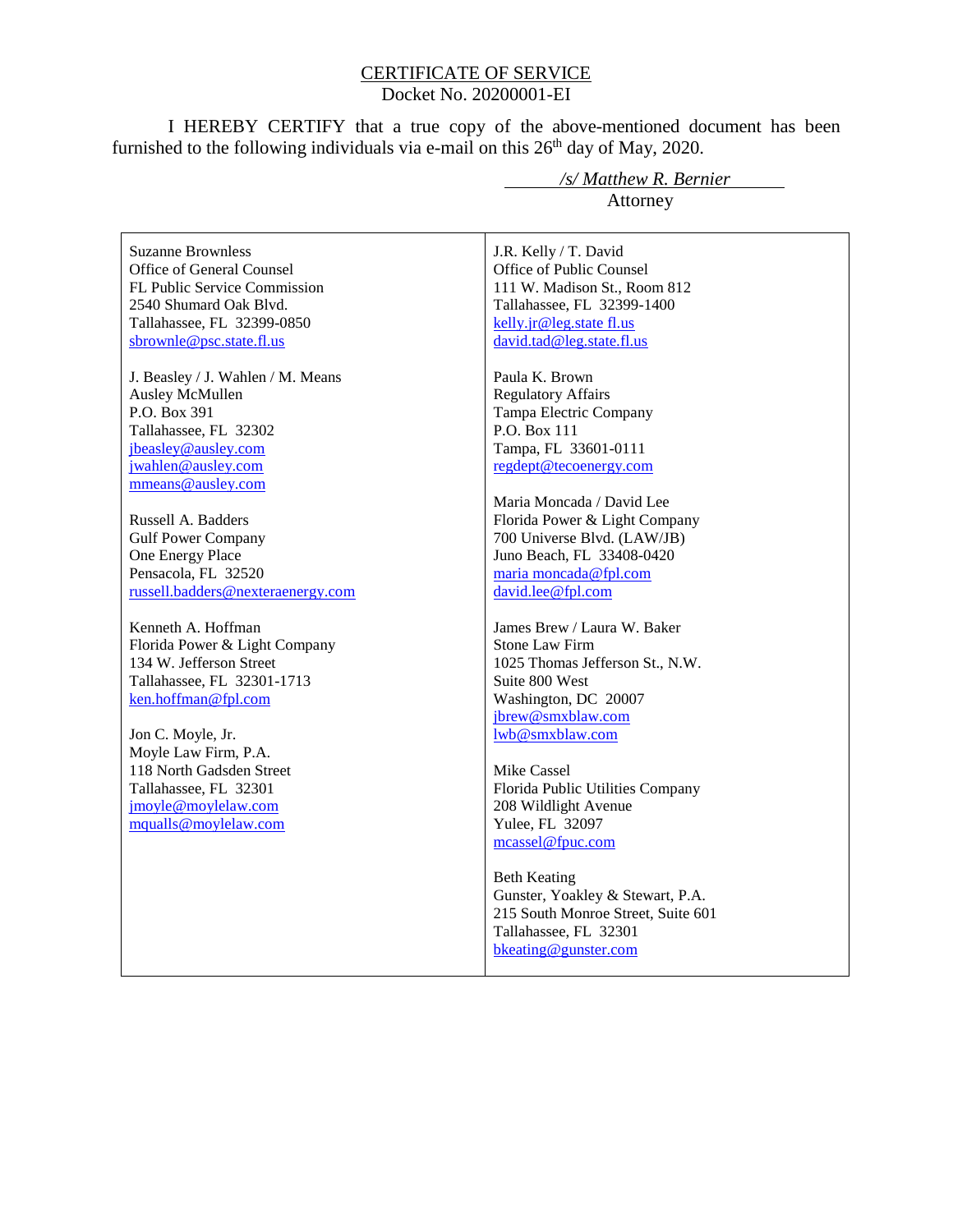| <b>Bartow CC</b>    | <b>Jan-20</b> | Feb-20    | Mar-20    | Apr-20    | <b>May-20</b> | <b>Jun-20</b> | <b>Jul-20</b>       | Aug-20      | <b>Sep-20</b> | <b>Oct-20</b> | <b>Nov-20</b> | <b>Dec-20</b> | Jan - Apr<br>Period |
|---------------------|---------------|-----------|-----------|-----------|---------------|---------------|---------------------|-------------|---------------|---------------|---------------|---------------|---------------------|
| 1. EAF              | 83.93         | 99.00     | 94.62     | 95.42     | 0.00          | 0.00          | 0.00                | 0.00        | 0.00          | 0.00          | 0.00          | 0.00          | 93.13               |
| 2. PH               | 744           | 696       | 743       | 720       | $\mathbf 0$   | $\pmb{0}$     | $\mathbf 0$         | $\mathbf 0$ | $\pmb{0}$     | $\mathsf 0$   | $\mathbf 0$   | $\mathbf 0$   | 2,903               |
| 3. SH               | 615.8         | 621.1     | 661.0     | 549.1     | 0.0           | 0.0           | 0.0                 | 0.0         | 0.0           | $0.0\,$       | $0.0\,$       | 0.0           | 2,447.0             |
| 4. RSH              | 8.6           | 69.0      | 43.2      | 137.9     | $0.0\,$       | $0.0\,$       | 0.0                 | 0.0         | $0.0\,$       | $0.0\,$       | $0.0\,$       | 0.0           | 258.7               |
| 5. UH               | 119.6         | 5.9       | 38.9      | 33.0      | $0.0\,$       | $0.0\,$       | 0.0                 | 0.0         | $0.0\,$       | $0.0\,$       | $0.0\,$       | $0.0\,$       | 197.4               |
| 6. POH              | 119.2         | $0.0\,$   | 0.0       | $0.0\,$   | $0.0\,$       | 0.0           | 0.0                 | 0.0         | $0.0\,$       | $0.0\,$       | $0.0\,$       | 0.0           | 119.2               |
| 7. FOH              | 0.4           | 5.7       | 34.5      | 1.7       | $0.0\,$       | 0.0           | 0.0                 | 0.0         | 0.0           | $0.0\,$       | $0.0\,$       | $0.0\,$       | 42.3                |
| 8. MOH              | $0.0\,$       | 0.3       | 4.4       | 31.3      | $0.0\,$       | 0.0           | 0.0                 | 0.0         | 0.0           | $0.0\,$       | $0.0\,$       | $0.0\,$       | 35.9                |
| 9. PPOH             | 0.0           | $0.0\,$   | 0.0       | $0.0\,$   | 0.0           | $0.0\,$       | 0.0                 | 0.0         | 0.0           | 0.0           | $0.0\,$       | 0.0           | 0.0                 |
| 10. LR PP (MW)      | $0.0\,$       | 0.0       | $0.0\,$   | $0.0\,$   | $0.0\,$       | $0.0\,$       | 0.0                 | 0.0         | $0.0\,$       | $0.0\,$       | $0.0\,$       | $0.0\,$       | 0.0                 |
| 11. PFOH            | $0.0\,$       | 11.2      | 11.4      | $0.0\,$   | $0.0\,$       | $0.0\,$       | 0.0                 | $0.0\,$     | $0.0\,$       | 0.0           | $0.0\,$       | $0.0\,$       | 22.6                |
| 12. LR PF (MW)      | 0.0           | 108.2     | 108.2     | $0.0\,$   | 0.0           | 0.0           | 0.0                 | 0.0         | 0.0           | $0.0\,$       | $0.0\,$       | 0.0           | 108.2               |
| 13. PMOH            | $0.0\,$       | $0.0\,$   | 0.0       | 0.0       | $0.0\,$       | $0.0\,$       | 0.0                 | 0.0         | $0.0\,$       | $0.0\,$       | $0.0\,$       | $0.0\,$       | 0.0                 |
| 14. LR PM (MW)      | 0.0           | $0.0\,$   | 0.0       | $0.0\,$   | $0.0\,$       | 0.0           | $0.0\,$             | 0.0         | $0.0\,$       | $0.0\,$       | $0.0\,$       | 0.0           | 0.0                 |
| 15. NSC (MW)        | 1144          | 1144      | 1144      | 1144      | $\pmb{0}$     | 0             | 0                   | $\pmb{0}$   | $\pmb{0}$     | $\mathbf 0$   | $\pmb{0}$     | $\mathbf 0$   | 1144                |
| 16. OPER MBTU       | 4,050,994     | 4,286,777 | 4,724,966 | 3,333,386 | 0             | $\mathbf 0$   | $\pmb{0}$           | $\pmb{0}$   | $\mathbf 0$   | 0             | $\pmb{0}$     | $\mathbf{O}$  | 16,396,124          |
| 17. NET GEN (MWH)   | 555,214       | 552,497   | 602,801   | 443,687   | $\pmb{0}$     | $\mathbf 0$   | $\pmb{0}$           | $\pmb{0}$   | $\pmb{0}$     | $\mathbf 0$   | $\mathsf 0$   | 0             | 2,154,199           |
| 18. ANOHR (BTU/KWH) | 7,296.3       | 7,758.9   | 7,838.4   | 7,512.9   | $0.0\,$       | 0.0           | 0.0                 | 0.0         | 0.0           | $0.0\,$       | $0.0\,$       | 0.0           | 7,611.2             |
| 19. NOF (%)         | 78.81         | 77.75     | 79.72     | 70.64     | 0.00          | 0.00          | 0.00                | 0.00        | 0.00          | 0.00          | 0.00          | 0.00          | 76.95               |
| 20. NPC (MW)        | 1144          | 1144      | 1144      | 1144      | 0             | $\pmb{0}$     | $\mathsf{O}\xspace$ | $\pmb{0}$   | $\mathsf 0$   | 0             | $\pmb{0}$     | 0             | 1144                |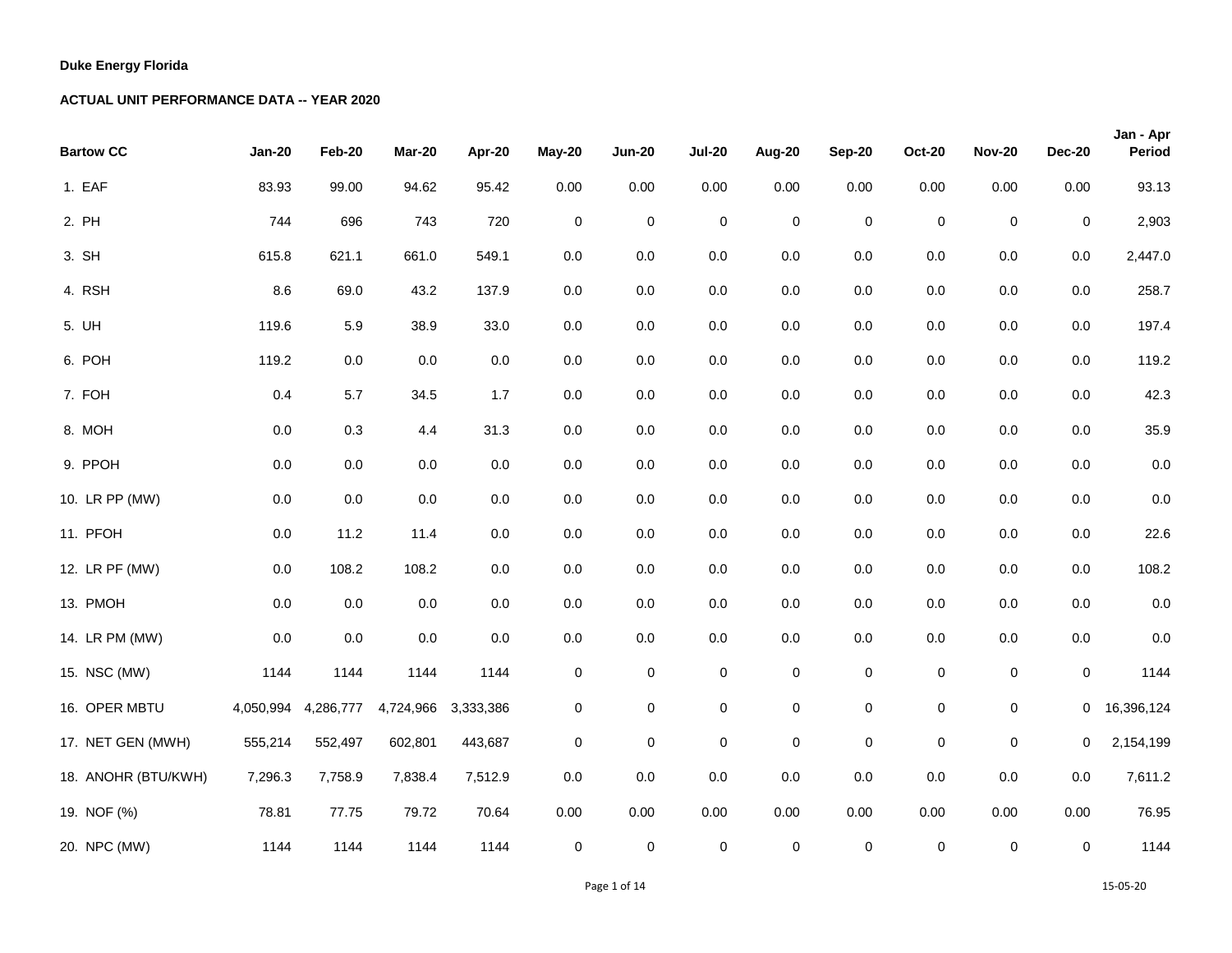| <b>OSPREY CC</b>    | <b>Jan-20</b> | Feb-20  | Mar-20      | Apr-20  | <b>May-20</b> | <b>Jun-20</b> | <b>Jul-20</b> | Aug-20      | <b>Sep-20</b> | <b>Oct-20</b> | <b>Nov-20</b> | <b>Dec-20</b> | Jan - Apr<br>Period |
|---------------------|---------------|---------|-------------|---------|---------------|---------------|---------------|-------------|---------------|---------------|---------------|---------------|---------------------|
| 1. EAF              | 99.53         | 96.55   | 0.00        | 54.31   | 0.00          | 0.00          | $0.00\,$      | 0.00        | 0.00          | 0.00          | 0.00          | 0.00          | 62.13               |
| 2. PH               | 744           | 696     | 743         | 720     | $\mathsf 0$   | $\pmb{0}$     | $\pmb{0}$     | $\mathbf 0$ | $\mathbf 0$   | $\pmb{0}$     | $\pmb{0}$     | $\mathbf 0$   | 2,903               |
| 3. SH               | 194.4         | 47.3    | 0.0         | 286.4   | $0.0\,$       | 0.0           | $0.0\,$       | $0.0\,$     | $0.0\,$       | 0.0           | 0.0           | 0.0           | 528.2               |
| 4. RSH              | 546.7         | 624.7   | 0.0         | 104.6   | $0.0\,$       | 0.0           | 0.0           | $0.0\,$     | $0.0\,$       | $0.0\,$       | $0.0\,$       | 0.0           | 1,276.0             |
| 5. UH               | 2.8           | 24.0    | 743.0       | 329.0   | $0.0\,$       | $0.0\,$       | $0.0\,$       | $0.0\,$     | $0.0\,$       | $0.0\,$       | $0.0\,$       | 0.0           | 1,098.8             |
| 6. POH              | $0.0\,$       | 24.0    | 743.0       | 24.0    | 0.0           | 0.0           | 0.0           | $0.0\,$     | $0.0\,$       | $0.0\,$       | $0.0\,$       | 0.0           | 791.0               |
| 7. FOH              | 0.6           | 0.0     | $0.0\,$     | 305.0   | 0.0           | 0.0           | $0.0\,$       | $0.0\,$     | $0.0\,$       | $0.0\,$       | $0.0\,$       | 0.0           | 305.6               |
| 8. MOH              | 2.3           | 0.0     | 0.0         | 0.0     | $0.0\,$       | 0.0           | $0.0\,$       | $0.0\,$     | $0.0\,$       | $0.0\,$       | 0.0           | $0.0\,$       | 2.3                 |
| 9. PPOH             | $0.0\,$       | 0.0     | 0.0         | 0.0     | 0.0           | $0.0\,$       | 0.0           | 0.0         | 0.0           | 0.0           | 0.0           | $0.0\,$       | $0.0\,$             |
| 10. LR PP (MW)      | $0.0\,$       | $0.0\,$ | $0.0\,$     | 0.0     | $0.0\,$       | $0.0\,$       | $0.0\,$       | $0.0\,$     | $0.0\,$       | $0.0\,$       | $0.0\,$       | $0.0\,$       | $0.0\,$             |
| 11. PFOH            | 3.5           | $0.0\,$ | 0.0         | 0.0     | $0.0\,$       | 0.0           | $0.0\,$       | 0.0         | $0.0\,$       | $0.0\,$       | $0.0\,$       | $0.0\,$       | 3.5                 |
| 12. LR PF (MW)      | 111.3         | 0.0     | $0.0\,$     | 0.0     | 0.0           | $0.0\,$       | 0.0           | $0.0\,$     | $0.0\,$       | $0.0\,$       | 0.0           | 0.0           | 111.3               |
| 13. PMOH            | $0.0\,$       | $0.0\,$ | $0.0\,$     | 0.0     | $0.0\,$       | 0.0           | $0.0\,$       | $0.0\,$     | $0.0\,$       | $0.0\,$       | 0.0           | $0.0\,$       | $0.0\,$             |
| 14. LR PM (MW)      | 0.0           | 0.0     | 0.0         | 0.0     | 0.0           | $0.0\,$       | $0.0\,$       | $0.0\,$     | $0.0\,$       | $0.0\,$       | 0.0           | $0.0\,$       | 0.0                 |
| 15. NSC (MW)        | 582           | 582     | 582         | 582     | $\pmb{0}$     | 0             | $\pmb{0}$     | $\pmb{0}$   | $\pmb{0}$     | $\pmb{0}$     | $\pmb{0}$     | $\pmb{0}$     | 582                 |
| 16. OPER MBTU       | 541,636       | 110,673 | 0           | 790,816 | 0             | $\pmb{0}$     | $\pmb{0}$     | $\pmb{0}$   | $\mathsf 0$   | $\pmb{0}$     | 0             | 0             | 1,443,126           |
| 17. NET GEN (MWH)   | 71,968        | 14,619  | $\mathbf 0$ | 93,205  | $\pmb{0}$     | $\pmb{0}$     | $\mathbf 0$   | $\mathsf 0$ | $\mathsf 0$   | $\pmb{0}$     | $\pmb{0}$     | $\mathbf 0$   | 179,792             |
| 18. ANOHR (BTU/KWH) | 7,526.1       | 7,570.5 | 0.0         | 8,484.7 | 0.0           | 0.0           | 0.0           | $0.0\,$     | 0.0           | 0.0           | 0.0           | 0.0           | 8,026.6             |
| 19. NOF (%)         | 63.60         | 53.12   | 0.00        | 55.91   | 0.00          | 0.00          | 0.00          | 0.00        | 0.00          | 0.00          | 0.00          | 0.00          | 58.49               |
| 20. NPC (MW)        | 582           | 582     | 582         | 582     | 0             | $\pmb{0}$     | $\pmb{0}$     | $\mathsf 0$ | $\mathsf 0$   | $\mathsf 0$   | $\pmb{0}$     | $\mathbf 0$   | 582                 |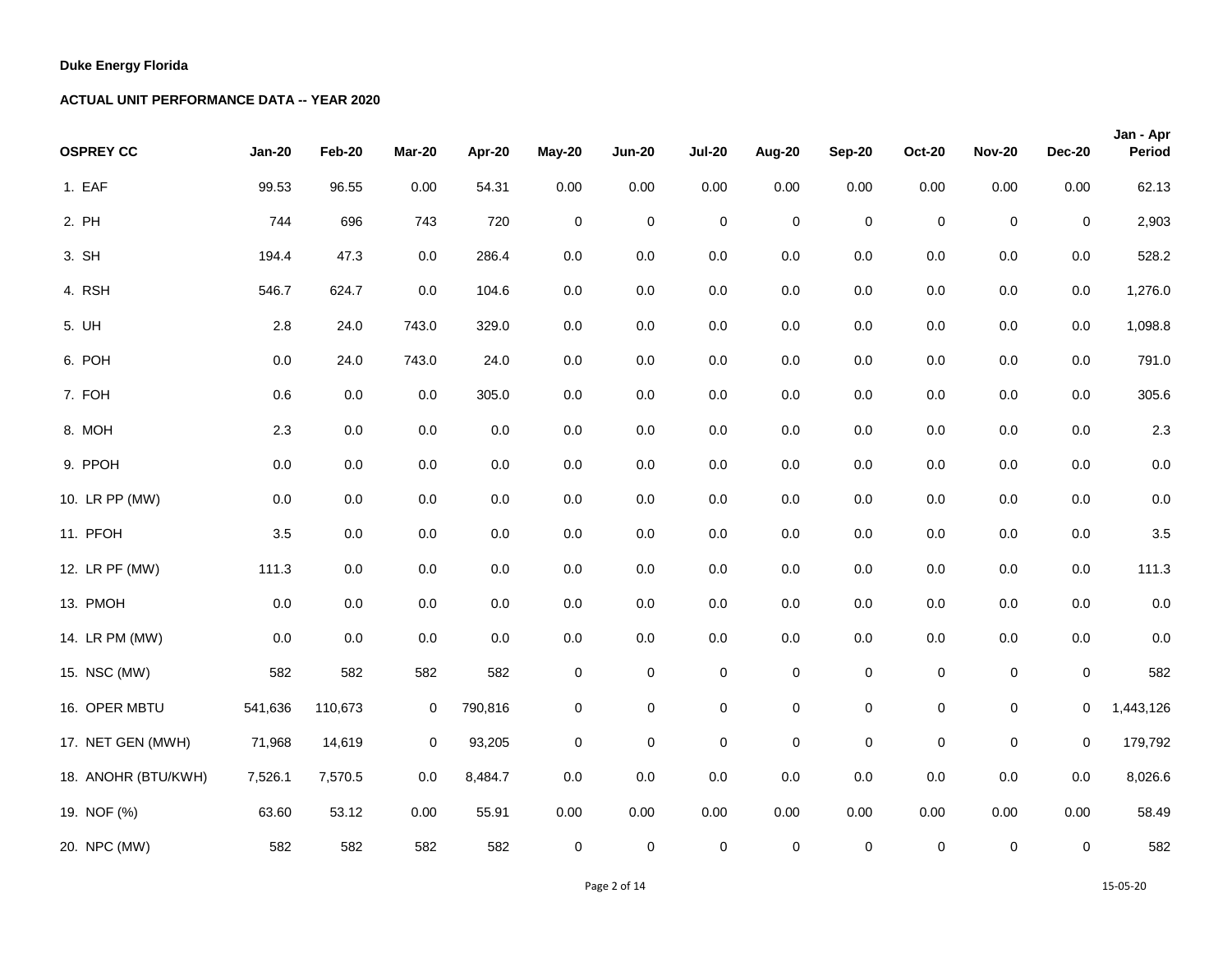| <b>HINES Power Block 1</b> | <b>Jan-20</b> | Feb-20    | Mar-20    | Apr-20    | <b>May-20</b> | <b>Jun-20</b> | <b>Jul-20</b> | Aug-20      | <b>Sep-20</b> | <b>Oct-20</b> | <b>Nov-20</b> | <b>Dec-20</b> | Jan - Apr<br>Period |
|----------------------------|---------------|-----------|-----------|-----------|---------------|---------------|---------------|-------------|---------------|---------------|---------------|---------------|---------------------|
| 1. EAF                     | 98.88         | 88.34     | 95.76     | 82.92     | 0.00          | 0.00          | 0.00          | 0.00        | 0.00          | 0.00          | 0.00          | 0.00          | 91.60               |
| 2. PH                      | 744           | 696       | 743       | 720       | $\mathsf 0$   | $\pmb{0}$     | $\pmb{0}$     | $\mathbf 0$ | $\mathsf 0$   | $\pmb{0}$     | $\pmb{0}$     | $\pmb{0}$     | 2,903               |
| 3. SH                      | 259.0         | 575.2     | 654.6     | 573.3     | 0.0           | 0.0           | 0.0           | $0.0\,$     | 0.0           | 0.0           | 0.0           | 0.0           | 2,062.2             |
| 4. RSH                     | 476.7         | 42.3      | 57.4      | 24.0      | 0.0           | 0.0           | 0.0           | $0.0\,$     | $0.0\,$       | $0.0\,$       | 0.0           | 0.0           | 600.4               |
| 5. UH                      | 8.3           | 78.5      | 31.0      | 122.7     | 0.0           | $0.0\,$       | 0.0           | $0.0\,$     | $0.0\,$       | $0.0\,$       | 0.0           | $0.0\,$       | 240.5               |
| 6. POH                     | $0.0\,$       | 0.0       | 0.0       | 0.0       | 0.0           | 0.0           | 0.0           | $0.0\,$     | 0.0           | 0.0           | $0.0\,$       | 0.0           | $0.0\,$             |
| 7. FOH                     | 8.3           | 61.4      | 31.0      | 1.7       | 0.0           | 0.0           | 0.0           | $0.0\,$     | $0.0\,$       | $0.0\,$       | 0.0           | $0.0\,$       | 102.4               |
| 8. MOH                     | $0.0\,$       | 17.1      | 0.0       | 121.0     | 0.0           | 0.0           | $0.0\,$       | $0.0\,$     | 0.0           | $0.0\,$       | 0.0           | 0.0           | 138.1               |
| 9. PPOH                    | 0.0           | $0.0\,$   | 0.0       | 0.0       | 0.0           | $0.0\,$       | 0.0           | 0.0         | 0.0           | 0.0           | 0.0           | 0.0           | $0.0\,$             |
| 10. LR PP (MW)             | $0.0\,$       | $0.0\,$   | $0.0\,$   | 0.0       | $0.0\,$       | $0.0\,$       | $0.0\,$       | $0.0\,$     | $0.0\,$       | $0.0\,$       | $0.0\,$       | $0.0\,$       | $0.0\,$             |
| 11. PFOH                   | $0.0\,$       | 16.6      | $5.0\,$   | 2.1       | 0.0           | 0.0           | $0.0\,$       | $0.0\,$     | $0.0\,$       | $0.0\,$       | 0.0           | $0.0\,$       | 23.7                |
| 12. LR PF (MW)             | 0.0           | 77.0      | 49.5      | 82.0      | 0.0           | $0.0\,$       | 0.0           | $0.0\,$     | $0.0\,$       | 0.0           | 0.0           | 0.0           | 71.6                |
| 13. PMOH                   | $0.0\,$       | 0.0       | 0.0       | 0.0       | 0.0           | 0.0           | 0.0           | $0.0\,$     | $0.0\,$       | $0.0\,$       | 0.0           | $0.0\,$       | $0.0\,$             |
| 14. LR PM (MW)             | 0.0           | 0.0       | $0.0\,$   | 0.0       | 0.0           | $0.0\,$       | $0.0\,$       | $0.0\,$     | $0.0\,$       | $0.0\,$       | 0.0           | $0.0\,$       | 0.0                 |
| 15. NSC (MW)               | 490           | 490       | 490       | 490       | 0             | 0             | $\pmb{0}$     | $\pmb{0}$   | $\pmb{0}$     | $\pmb{0}$     | $\pmb{0}$     | $\mathbf 0$   | 490                 |
| 16. OPER MBTU              | 780,815       | 1,648,431 | 1,880,686 | 1,642,991 | 0             | $\pmb{0}$     | $\pmb{0}$     | 0           | $\pmb{0}$     | 0             | $\mathbf 0$   | 0             | 5,952,924           |
| 17. NET GEN (MWH)          | 102,818       | 215,761   | 250,559   | 165,566   | $\pmb{0}$     | $\pmb{0}$     | $\pmb{0}$     | $\mathsf 0$ | $\mathsf 0$   | $\pmb{0}$     | $\pmb{0}$     | $\mathbf 0$   | 734,704             |
| 18. ANOHR (BTU/KWH)        | 7,594.1       | 7,640.1   | 7,506.0   | 9,923.5   | 0.0           | 0.0           | 0.0           | $0.0\,$     | 0.0           | 0.0           | 0.0           | 0.0           | 8,102.5             |
| 19. NOF (%)                | 81.02         | 76.55     | 78.12     | 58.93     | 0.00          | 0.00          | 0.00          | 0.00        | 0.00          | 0.00          | 0.00          | 0.00          | 72.71               |
| 20. NPC (MW)               | 490           | 490       | 490       | 490       | $\mathbf 0$   | $\pmb{0}$     | $\pmb{0}$     | $\pmb{0}$   | $\mathsf 0$   | $\mathbf 0$   | $\pmb{0}$     | $\mathbf 0$   | 490                 |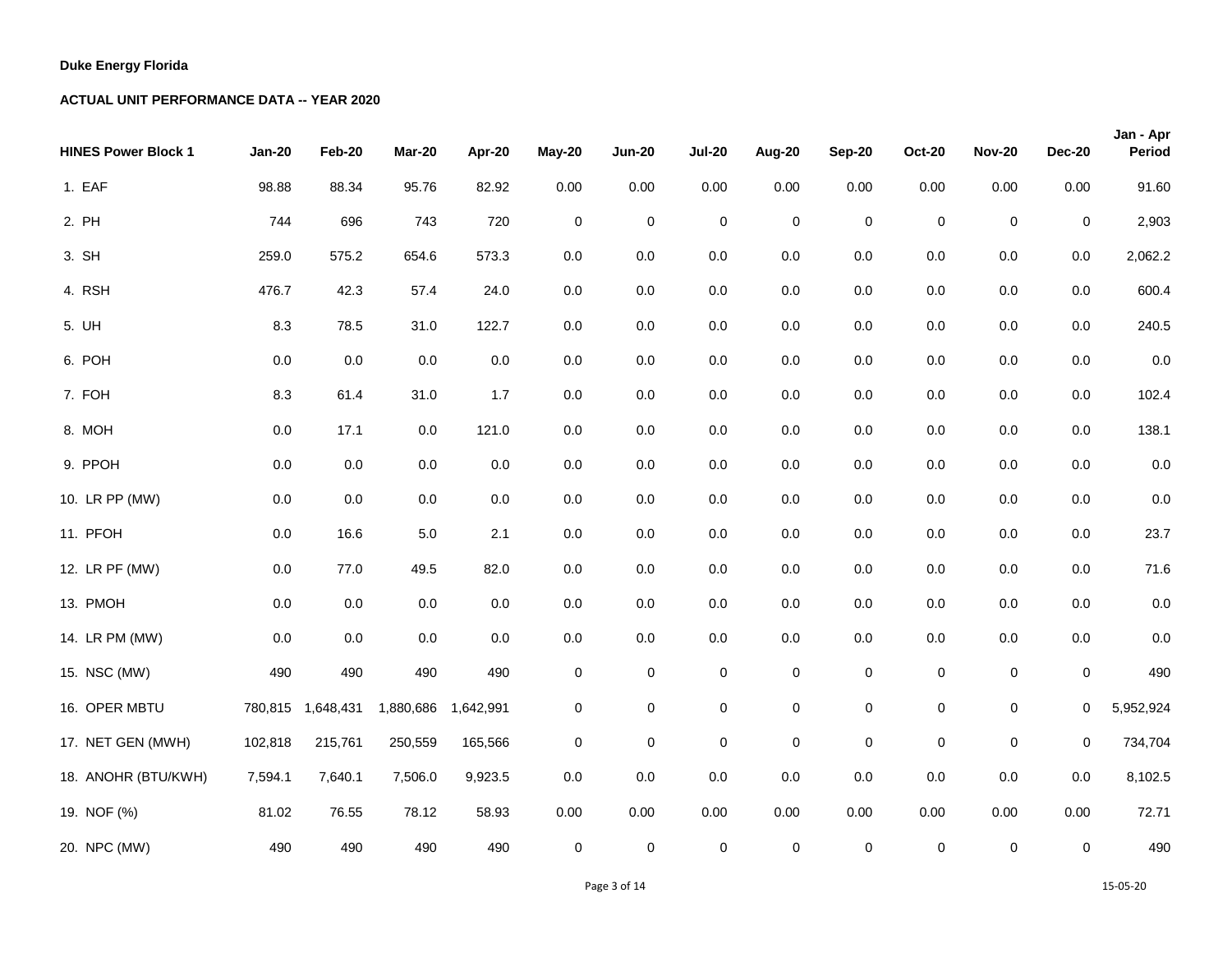| <b>HINES Power Block 2</b> | <b>Jan-20</b> | Feb-20    | Mar-20      | Apr-20  | <b>May-20</b> | <b>Jun-20</b> | <b>Jul-20</b>       | Aug-20      | <b>Sep-20</b> | <b>Oct-20</b> | <b>Nov-20</b> | <b>Dec-20</b> | Jan - Apr<br>Period |
|----------------------------|---------------|-----------|-------------|---------|---------------|---------------|---------------------|-------------|---------------|---------------|---------------|---------------|---------------------|
| 1. EAF                     | 100.00        | 94.56     | 0.00        | 29.43   | 0.00          | 0.00          | 0.00                | 0.00        | 0.00          | 0.00          | 0.00          | 0.00          | 55.60               |
| 2. PH                      | 744           | 696       | 743         | 720     | $\mathbf 0$   | $\pmb{0}$     | $\pmb{0}$           | $\mathbf 0$ | $\pmb{0}$     | $\mathsf 0$   | $\mathbf 0$   | $\mathbf 0$   | 2,903               |
| 3. SH                      | 703.6         | 559.2     | 0.0         | 246.4   | $0.0\,$       | 0.0           | 0.0                 | 0.0         | 0.0           | $0.0\,$       | $0.0\,$       | 0.0           | 1,509.2             |
| 4. RSH                     | 40.5          | 99.0      | 0.0         | 12.9    | $0.0\,$       | $0.0\,$       | 0.0                 | 0.0         | $0.0\,$       | $0.0\,$       | $0.0\,$       | 0.0           | 152.3               |
| 5. UH                      | $0.0\,$       | 37.9      | 743.0       | 460.6   | $0.0\,$       | $0.0\,$       | 0.0                 | 0.0         | $0.0\,$       | 0.0           | $0.0\,$       | 0.0           | 1,241.5             |
| 6. POH                     | $0.0\,$       | 24.2      | 743.0       | 442.3   | $0.0\,$       | 0.0           | 0.0                 | 0.0         | $0.0\,$       | $0.0\,$       | $0.0\,$       | 0.0           | 1,209.5             |
| 7. FOH                     | $0.0\,$       | 6.9       | 0.0         | 18.3    | $0.0\,$       | 0.0           | 0.0                 | 0.0         | $0.0\,$       | $0.0\,$       | $0.0\,$       | $0.0\,$       | 25.2                |
| 8. MOH                     | $0.0\,$       | 6.8       | 0.0         | 0.0     | $0.0\,$       | 0.0           | 0.0                 | 0.0         | 0.0           | $0.0\,$       | $0.0\,$       | $0.0\,$       | $6.8\,$             |
| 9. PPOH                    | 0.0           | $0.0\,$   | 0.0         | $0.0\,$ | $0.0\,$       | 0.0           | 0.0                 | 0.0         | 0.0           | 0.0           | $0.0\,$       | 0.0           | 0.0                 |
| 10. LR PP (MW)             | $0.0\,$       | $0.0\,$   | $0.0\,$     | $0.0\,$ | $0.0\,$       | $0.0\,$       | 0.0                 | 0.0         | $0.0\,$       | $0.0\,$       | $0.0\,$       | $0.0\,$       | 0.0                 |
| 11. PFOH                   | $0.0\,$       | $0.0\,$   | 0.0         | 165.1   | $0.0\,$       | $0.0\,$       | 0.0                 | 0.0         | $0.0\,$       | $0.0\,$       | $0.0\,$       | $0.0\,$       | 165.1               |
| 12. LR PF (MW)             | 0.0           | $0.0\,$   | 0.0         | 150.2   | 0.0           | 0.0           | 0.0                 | 0.0         | 0.0           | 0.0           | $0.0\,$       | 0.0           | 150.2               |
| 13. PMOH                   | $0.0\,$       | 0.0       | 0.0         | 1.4     | $0.0\,$       | 0.0           | 0.0                 | 0.0         | $0.0\,$       | 0.0           | $0.0\,$       | $0.0\,$       | 1.4                 |
| 14. LR PM (MW)             | 0.0           | 0.0       | 0.0         | 65.1    | $0.0\,$       | 0.0           | $0.0\,$             | 0.0         | $0.0\,$       | 0.0           | $0.0\,$       | 0.0           | 65.1                |
| 15. NSC (MW)               | 524           | 524       | 524         | 524     | $\pmb{0}$     | 0             | $\pmb{0}$           | $\pmb{0}$   | $\pmb{0}$     | $\mathbf 0$   | $\pmb{0}$     | $\mathbf 0$   | 524                 |
| 16. OPER MBTU              | 2,149,462     | 1,871,576 | 0           | 682,347 | 0             | $\mathbf 0$   | $\mathsf 0$         | $\pmb{0}$   | $\pmb{0}$     | 0             | $\pmb{0}$     | 0             | 4,703,386           |
| 17. NET GEN (MWH)          | 290,864       | 252,437   | $\mathbf 0$ | 89,489  | $\pmb{0}$     | $\pmb{0}$     | $\pmb{0}$           | $\pmb{0}$   | $\mathsf 0$   | $\mathbf 0$   | $\mathsf 0$   | $\mathbf 0$   | 632,790             |
| 18. ANOHR (BTU/KWH)        | 7,389.9       | 7,414.0   | 0.0         | 7,624.9 | 0.0           | $0.0\,$       | 0.0                 | 0.0         | 0.0           | $0.0\,$       | $0.0\,$       | 0.0           | 7,432.8             |
| 19. NOF (%)                | 78.90         | 86.15     | 0.00        | 69.30   | 0.00          | 0.00          | 0.00                | 0.00        | 0.00          | 0.00          | 0.00          | 0.00          | 80.02               |
| 20. NPC (MW)               | 524           | 524       | 524         | 524     | $\pmb{0}$     | $\pmb{0}$     | $\mathsf{O}\xspace$ | $\pmb{0}$   | $\mathsf 0$   | 0             | $\pmb{0}$     | $\mathbf 0$   | 524                 |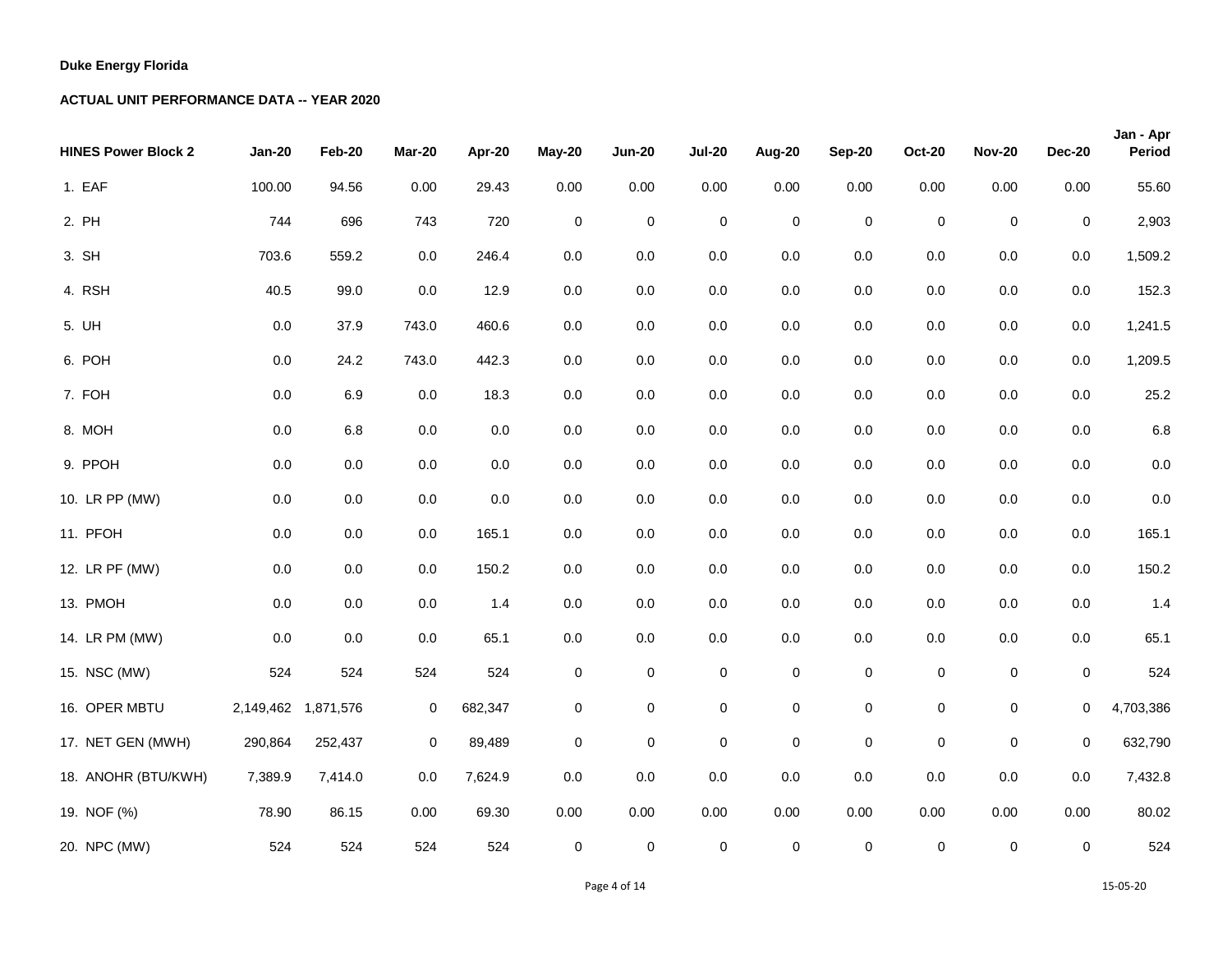| <b>HINES Power Block 3</b> | <b>Jan-20</b> | Feb-20               | <b>Mar-20</b> | Apr-20    | May-20      | <b>Jun-20</b> | <b>Jul-20</b> | Aug-20      | <b>Sep-20</b> | <b>Oct-20</b>       | <b>Nov-20</b> | <b>Dec-20</b> | Jan - Apr<br>Period |
|----------------------------|---------------|----------------------|---------------|-----------|-------------|---------------|---------------|-------------|---------------|---------------------|---------------|---------------|---------------------|
| 1. EAF                     | 100.00        | 99.52                | 100.00        | 99.65     | 0.00        | 0.00          | 0.00          | 0.00        | 0.00          | 0.00                | 0.00          | 0.00          | 99.80               |
| 2. PH                      | 744           | 696                  | 743           | 720       | $\mathbf 0$ | $\pmb{0}$     | $\pmb{0}$     | $\pmb{0}$   | $\pmb{0}$     | $\mathsf{O}\xspace$ | $\pmb{0}$     | $\mathbf 0$   | 2,903               |
| 3. SH                      | 460.1         | 460.2                | 726.7         | 656.0     | 0.0         | 0.0           | 0.0           | 0.0         | 0.0           | $0.0\,$             | 0.0           | 0.0           | 2,302.9             |
| 4. RSH                     | 284.0         | 233.0                | 16.3          | 61.5      | $0.0\,$     | $0.0\,$       | 0.0           | 0.0         | $0.0\,$       | $0.0\,$             | $0.0\,$       | 0.0           | 594.8               |
| 5. UH                      | $0.0\,$       | $2.8\,$              | $0.0\,$       | $2.5\,$   | $0.0\,$     | $0.0\,$       | $0.0\,$       | 0.0         | $0.0\,$       | $0.0\,$             | $0.0\,$       | $0.0\,$       | 5.3                 |
| 6. POH                     | 0.0           | 0.0                  | 0.0           | $0.0\,$   | 0.0         | $0.0\,$       | 0.0           | 0.0         | 0.0           | 0.0                 | $0.0\,$       | $0.0\,$       | $0.0\,$             |
| 7. FOH                     | 0.0           | 2.8                  | 0.0           | $0.0\,$   | $0.0\,$     | 0.0           | 0.0           | 0.0         | 0.0           | $0.0\,$             | 0.0           | $0.0\,$       | 2.8                 |
| 8. MOH                     | 0.0           | 0.0                  | 0.0           | 2.5       | $0.0\,$     | 0.0           | 0.0           | 0.0         | $0.0\,$       | $0.0\,$             | $0.0\,$       | $0.0\,$       | 2.5                 |
| 9. PPOH                    | 0.0           | 0.0                  | 0.0           | $0.0\,$   | $0.0\,$     | 0.0           | 0.0           | 0.0         | 0.0           | 0.0                 | 0.0           | 0.0           | $0.0\,$             |
| 10. LR PP (MW)             | 0.0           | $0.0\,$              | $0.0\,$       | $0.0\,$   | $0.0\,$     | $0.0\,$       | $0.0\,$       | 0.0         | $0.0\,$       | $0.0\,$             | $0.0\,$       | $0.0\,$       | $0.0\,$             |
| 11. PFOH                   | $0.0\,$       | 4.0                  | $0.0\,$       | $0.0\,$   | $0.0\,$     | $0.0\,$       | $0.0\,$       | 0.0         | $0.0\,$       | $0.0\,$             | 0.0           | $0.0\,$       | 4.0                 |
| 12. LR PF (MW)             | 0.0           | 61.6                 | 0.0           | $0.0\,$   | $0.0\,$     | 0.0           | 0.0           | 0.0         | 0.0           | 0.0                 | 0.0           | 0.0           | 61.6                |
| 13. PMOH                   | 0.0           | $0.0\,$              | 0.0           | 0.0       | $0.0\,$     | $0.0\,$       | 0.0           | 0.0         | $0.0\,$       | $0.0\,$             | $0.0\,$       | $0.0\,$       | $0.0\,$             |
| 14. LR PM (MW)             | 0.0           | 0.0                  | 0.0           | $0.0\,$   | $0.0\,$     | 0.0           | $0.0\,$       | 0.0         | $0.0\,$       | $0.0\,$             | $0.0\,$       | $0.0\,$       | $0.0\,$             |
| 15. NSC (MW)               | 515           | 515                  | 515           | 515       | $\pmb{0}$   | 0             | $\pmb{0}$     | $\pmb{0}$   | $\pmb{0}$     | $\mathsf 0$         | $\pmb{0}$     | $\mathbf 0$   | 515                 |
| 16. OPER MBTU              |               | 1,364,781  1,411,103 | 2,170,967     | 1,926,864 | 0           | $\mathbf 0$   | $\mathbf 0$   | $\pmb{0}$   | $\pmb{0}$     | 0                   | $\mathbf 0$   | 0             | 6,873,715           |
| 17. NET GEN (MWH)          | 181,972       | 196,056              | 299,188       | 266,592   | 0           | $\mathbf 0$   | $\mathbf 0$   | $\mathbf 0$ | $\mathsf 0$   | $\mathsf 0$         | $\pmb{0}$     | $\mathbf 0$   | 943,808             |
| 18. ANOHR (BTU/KWH)        | 7,499.9       | 7,197.5              | 7,256.2       | 7,227.8   | $0.0\,$     | 0.0           | 0.0           | 0.0         | 0.0           | $0.0\,$             | 0.0           | 0.0           | 7,283.0             |
| 19. NOF (%)                | 76.81         | 82.72                | 79.95         | 78.92     | 0.00        | 0.00          | 0.00          | 0.00        | 0.00          | 0.00                | 0.00          | 0.00          | 79.58               |
| 20. NPC (MW)               | 515           | 515                  | 515           | 515       | $\pmb{0}$   | $\pmb{0}$     | $\pmb{0}$     | $\pmb{0}$   | $\mathsf 0$   | 0                   | $\pmb{0}$     | $\mathbf 0$   | 515                 |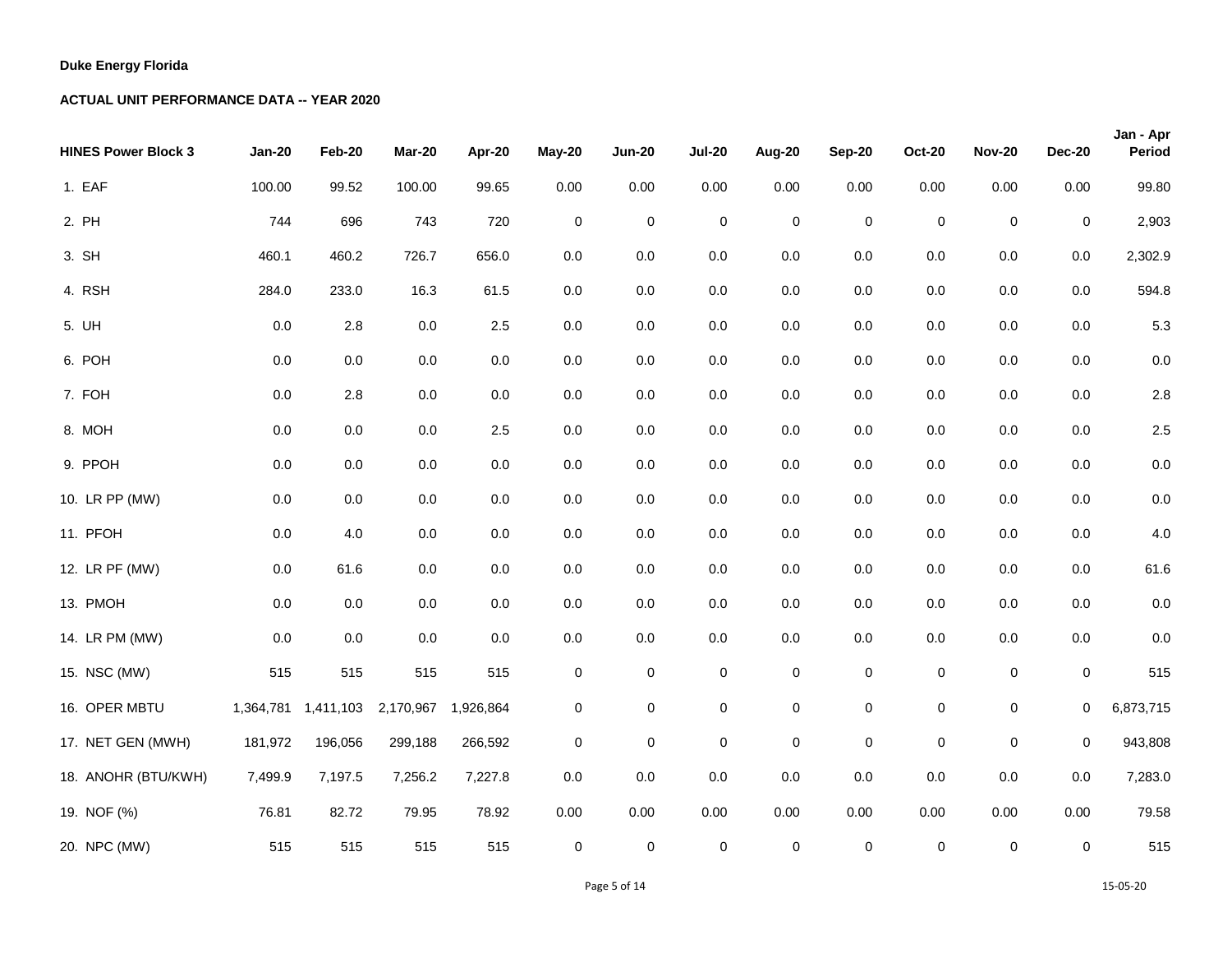| <b>HINES Power Block 4</b> | <b>Jan-20</b> | Feb-20    | Mar-20    | Apr-20    | May-20      | <b>Jun-20</b> | <b>Jul-20</b> | Aug-20    | Sep-20      | <b>Oct-20</b>    | <b>Nov-20</b> | <b>Dec-20</b> | Jan - Apr<br>Period |
|----------------------------|---------------|-----------|-----------|-----------|-------------|---------------|---------------|-----------|-------------|------------------|---------------|---------------|---------------------|
| 1. EAF                     | 99.14         | 100.00    | 94.34     | 94.07     | 0.00        | 0.00          | 0.00          | 0.00      | 0.00        | 0.00             | $0.00\,$      | 0.00          | 96.86               |
| 2. PH                      | 744           | 696       | 743       | 720       | $\mathsf 0$ | $\mathsf 0$   | $\mathbf 0$   | $\pmb{0}$ | $\pmb{0}$   | $\boldsymbol{0}$ | $\mathbf 0$   | 0             | 2,903               |
| 3. SH                      | 720.9         | 648.9     | 663.2     | 556.2     | $0.0\,$     | 0.0           | 0.0           | 0.0       | 0.0         | 0.0              | 0.0           | 0.0           | 2,589.1             |
| 4. RSH                     | 17.6          | 47.1      | 38.2      | 121.2     | $0.0\,$     | $0.0\,$       | 0.0           | $0.0\,$   | 0.0         | 0.0              | $0.0\,$       | $0.0\,$       | 224.1               |
| 5. UH                      | 5.6           | $0.0\,$   | 41.7      | 42.6      | 0.0         | $0.0\,$       | $0.0\,$       | $0.0\,$   | 0.0         | $0.0\,$          | $0.0\,$       | $0.0\,$       | 89.9                |
| 6. POH                     | 0.0           | 0.0       | 0.0       | 0.0       | 0.0         | $0.0\,$       | 0.0           | 0.0       | 0.0         | 0.0              | $0.0\,$       | $0.0\,$       | 0.0                 |
| 7. FOH                     | 5.6           | 0.0       | 41.7      | 42.6      | 0.0         | $0.0\,$       | 0.0           | $0.0\,$   | 0.0         | 0.0              | $0.0\,$       | $0.0\,$       | 89.9                |
| 8. MOH                     | 0.0           | 0.0       | $0.0\,$   | $0.0\,$   | 0.0         | $0.0\,$       | $0.0\,$       | $0.0\,$   | 0.0         | $0.0\,$          | $0.0\,$       | $0.0\,$       | 0.0                 |
| 9. PPOH                    | 0.0           | 0.0       | $0.0\,$   | 0.0       | 0.0         | $0.0\,$       | 0.0           | 0.0       | 0.0         | 0.0              | $0.0\,$       | $0.0\,$       | 0.0                 |
| 10. LR PP (MW)             | $0.0\,$       | $0.0\,$   | $0.0\,$   | $0.0\,$   | $0.0\,$     | $0.0\,$       | 0.0           | $0.0\,$   | 0.0         | 0.0              | $0.0\,$       | $0.0\,$       | 0.0                 |
| 11. PFOH                   | 5.6           | 0.0       | 3.0       | $0.6\,$   | $0.0\,$     | $0.0\,$       | 0.0           | $0.0\,$   | 0.0         | $0.0\,$          | $0.0\,$       | $0.0\,$       | 9.2                 |
| 12. LR PF (MW)             | 78.1          | 0.0       | 62.4      | 89.0      | 0.0         | $0.0\,$       | 0.0           | 0.0       | 0.0         | 0.0              | 0.0           | 0.0           | 73.6                |
| 13. PMOH                   | 0.0           | 0.0       | $0.0\,$   | $0.0\,$   | $0.0\,$     | $0.0\,$       | 0.0           | $0.0\,$   | 0.0         | $0.0\,$          | $0.0\,$       | $0.0\,$       | 0.0                 |
| 14. LR PM (MW)             | 0.0           | 0.0       | $0.0\,$   | $0.0\,$   | 0.0         | $0.0\,$       | 0.0           | $0.0\,$   | 0.0         | $0.0\,$          | $0.0\,$       | 0.0           | 0.0                 |
| 15. NSC (MW)               | 516           | 516       | 516       | 516       | 0           | 0             | $\mathbf 0$   | 0         | $\pmb{0}$   | $\mathsf 0$      | $\pmb{0}$     | 0             | 516                 |
| 16. OPER MBTU              | 2,200,579     | 1,936,502 | 1,918,280 | 1,634,032 | 0           | $\pmb{0}$     | $\pmb{0}$     | $\pmb{0}$ | $\mathsf 0$ | $\pmb{0}$        | $\mathbf 0$   | 0             | 7,689,393           |
| 17. NET GEN (MWH)          | 317,533       | 278,017   | 267,248   | 228,911   | 0           | 0             | $\mathbf 0$   | $\pmb{0}$ | $\pmb{0}$   | $\pmb{0}$        | $\pmb{0}$     | 0             | 1,091,709           |
| 18. ANOHR (BTU/KWH)        | 6,930.2       | 6,965.4   | 7,177.9   | 7,138.3   | 0.0         | $0.0\,$       | 0.0           | $0.0\,$   | 0.0         | 0.0              | 0.0           | 0.0           | 7,043.4             |
| 19. NOF (%)                | 85.37         | 83.03     | 78.10     | 79.76     | 0.00        | 0.00          | 0.00          | 0.00      | 0.00        | 0.00             | 0.00          | 0.00          | 81.72               |
| 20. NPC (MW)               | 516           | 516       | 516       | 516       | 0           | $\mathsf 0$   | $\pmb{0}$     | $\pmb{0}$ | $\mathsf 0$ | 0                | $\pmb{0}$     | 0             | 516                 |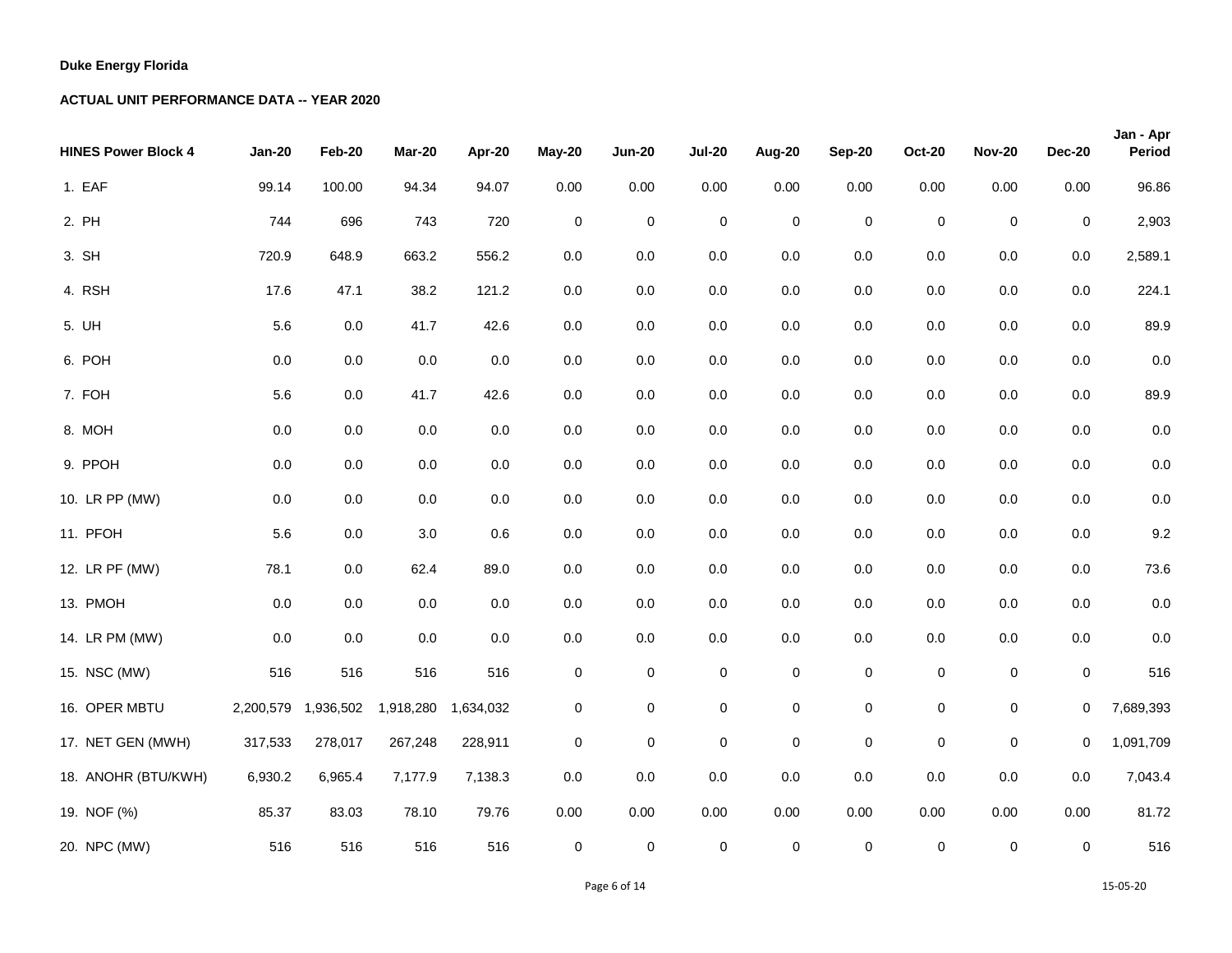# **Bartow CC**

| Unit              | Date           | <b>Outage</b><br><b>Type</b> | <b>Hours</b> | <b>MW</b><br><b>Affected</b> | <b>Description</b>                                    |
|-------------------|----------------|------------------------------|--------------|------------------------------|-------------------------------------------------------|
| BCC <sub>4A</sub> | 02-04-20       | <b>FMO</b>                   | 1.42         |                              | 190.8 PROTECTION DEVICES                              |
| BCC <sub>4A</sub> | 03-30-20       | <b>FMO</b>                   | 25.00        |                              | 190.8 GAS TURBINE - BATTERY AND CHARGER SYSTEM        |
| BCC <sub>4A</sub> | 04-01-20       | <b>FMO</b>                   | 20.00        |                              | 190.8IGAS TURBINE - BATTERY AND CHARGER SYSTEM        |
| BCC <sub>4A</sub> | 04-28-20       | <b>FMO</b>                   | 10.00        |                              | 190.8 OTHER GAS TURBINE EXHAUST PROBLEMS              |
| BCC <sub>4B</sub> | $01 - 01 - 20$ | PO.                          | 668.72       |                              | 190.8 MAJOR GAS TURBINE OVERHAUL                      |
| BCC 4B            | 01-28-20       | PO                           | 14.93        |                              | 190.8 GAS FUEL SYSTEM WITH CONTROLS AND INSTRUMENTS   |
| BCC <sub>4B</sub> | $01 - 30 - 20$ | <b>FFO</b>                   | 2.18         |                              | 190.8 GAS FUEL SYSTEM WITH CONTROLS AND INSTRUMENTS   |
| BCC 4B            | 02-12-20       | <b>FFO</b>                   | 0.08         |                              | 190.8 IP EXTRACTION STEAM INSTRUMENTS AND CONTROLS    |
| BCC 4B            | 02-12-20       | <b>FFO</b>                   | 3.67         |                              | 190.8 HP EXTRACTION STEAM INSTRUMENTS AND CONTROLS    |
| BCC <sub>4B</sub> | 02-18-20       | <b>FFO</b>                   | 2.83         |                              | 190.8 BLADE PATH TEMPERATURE SPREAD                   |
| BCC <sub>4B</sub> | 02-25-20       | <b>FFO</b>                   | 15.87        |                              | 190.8 PILOT FUEL PIPING AND VALVES                    |
| BCC <sub>4B</sub> | 04-23-20       | <b>FMO</b>                   | 81.00        |                              | 190.8 GAS TURBINE - FUEL PIPING AND VALVES            |
| BCC 4C            | 04-01-20       | <b>FMO</b>                   | 46.00        |                              | 190.8 IGAS TURBINE - BATTERY AND CHARGER SYSTEM       |
| BCC 4C            | 04-07-20       | <b>FFO</b>                   | 10.00        |                              | 190.8 GAS TURBINE - IGNITION SYSTEM                   |
| BCC 4D            | 02-11-20       | <b>FFO</b>                   | 0.08         |                              | 190.8 GAS FUEL SYSTEM WITH CONTROLS AND INSTRUMENTS   |
| BCC 4D            | 02-15-20       | <b>FFO</b>                   | 6.25         |                              | 190.8 GT CONT, SYS. - INTERNAL AND TERMINATION WIRING |
| BCC 4D            | 02-16-20       | <b>FFO</b>                   | 3.75         |                              | 190.8 GT CONT. SYS. - INTERNAL AND TERMINATION WIRING |
| BCC <sub>4D</sub> | 03-22-20       | <b>FFO</b>                   | 34.18        |                              | 190.8 PILOT FUEL PIPING AND VALVES                    |
| BCC 4D            | 04-30-20       | <b>FMO</b>                   | 22.42        |                              | 190.8 OTHER GAS TURBINE EXHAUST PROBLEMS              |
| BCC 4S            | 02-04-20       | <b>PFO</b>                   | 1.42         |                              | 108.3 PROTECTION DEVICES                              |
| BCC 4S            | 02-12-20       | <b>PFO</b>                   | 3.67         |                              | 108.2 HP EXTRACTION STEAM INSTRUMENTS AND CONTROLS    |
| BCC 4S            | 02-15-20       | <b>PFO</b>                   | 6.25         |                              | 108.2 GT CONT. SYS. - INTERNAL AND TERMINATION WIRING |
| BCC 4S            | 02-16-20       | <b>PFO</b>                   | 3.75         |                              | 108.2 GT CONT. SYS. - INTERNAL AND TERMINATION WIRING |
| BCC 4S            | 02-18-20       | <b>PFO</b>                   | 2.83         |                              | 108.2 BLADE PATH TEMPERATURE SPREAD                   |
| BCC 4S            | 02-25-20       | <b>PFO</b>                   | 15.87        |                              | 108.2 PILOT FUEL PIPING AND VALVES                    |
| BCC 4S            | 03-07-20       | <b>FFO</b>                   | 94.35        |                              | 380.7 TURBINE - OTHER HYDRAULIC SYSTEM PROBLEMS       |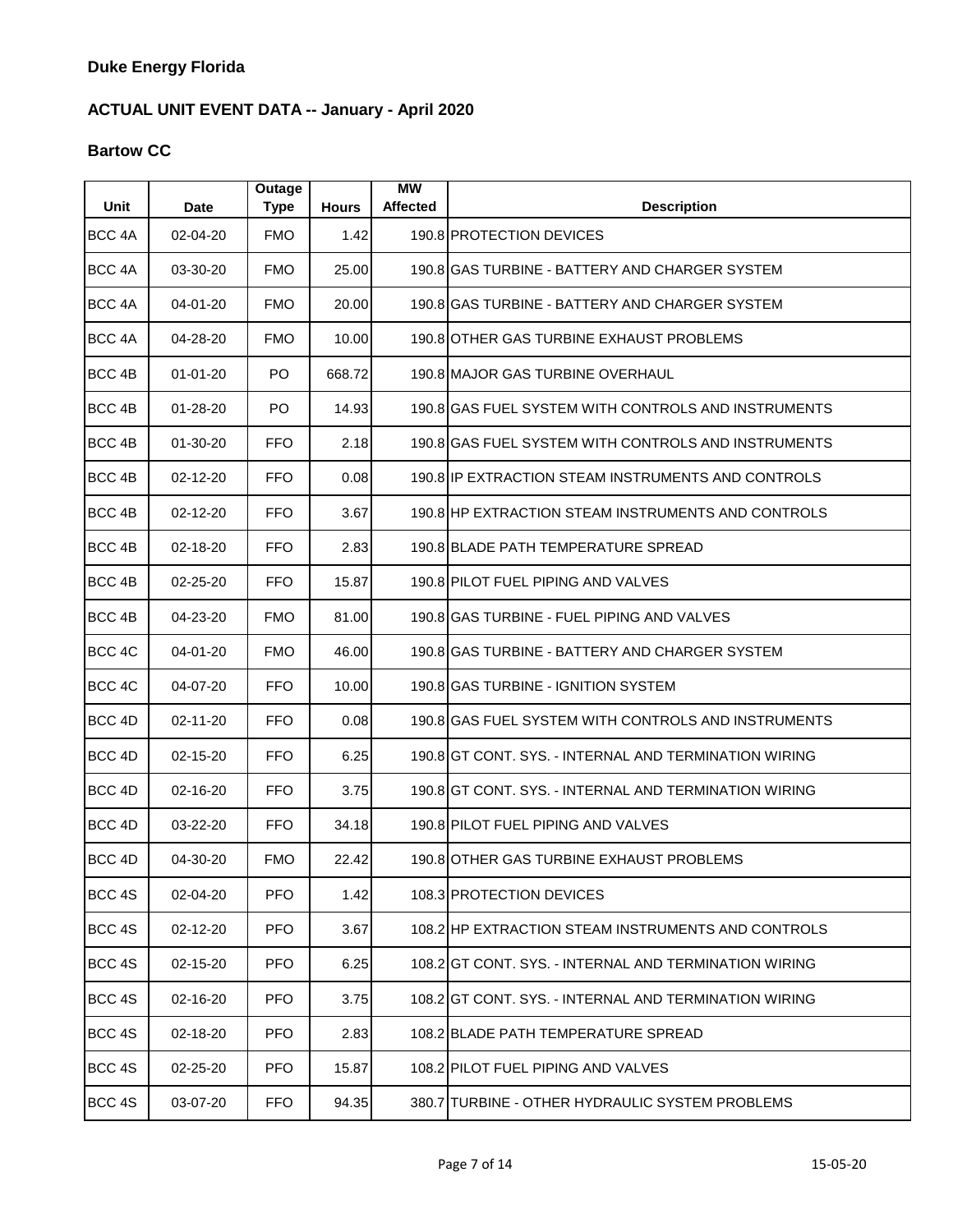### **ACTUAL UNIT EVENT DATA -- January - April 2020**

# **Bartow CC**

| Unit   | <b>Date</b> | Outage<br>Type | <b>Hours</b> | <b>MW</b><br><b>Affected</b> | <b>Description</b>                 |
|--------|-------------|----------------|--------------|------------------------------|------------------------------------|
| BCC 4S | 03-22-20    | <b>PFO</b>     | 34.18        |                              | 108.2 PILOT FUEL PIPING AND VALVES |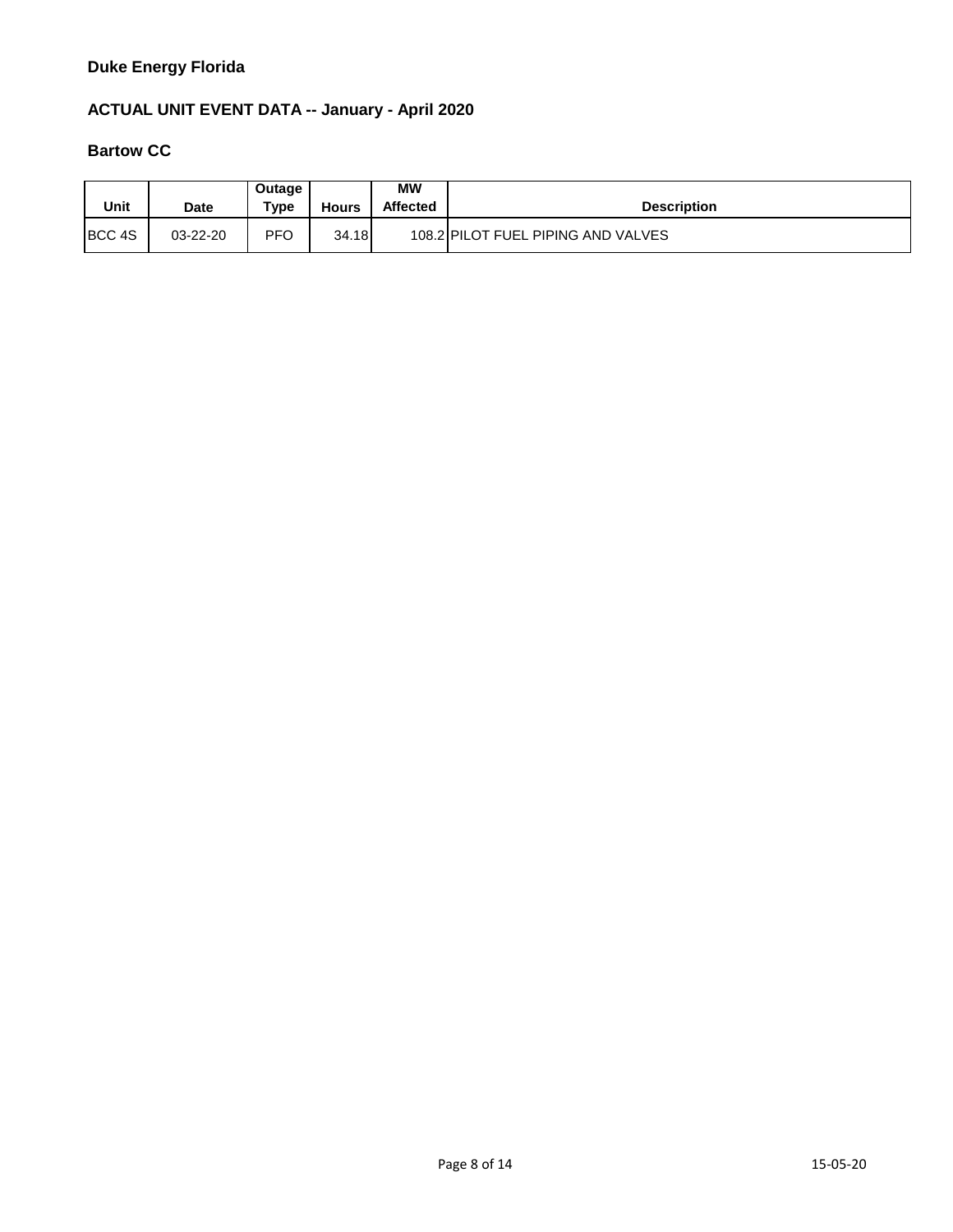# **Osprey CC**

| Unit                            | <b>Date</b>    | Outage<br>Type | <b>Hours</b> | <b>MW</b><br>Affected | <b>Description</b>                                  |
|---------------------------------|----------------|----------------|--------------|-----------------------|-----------------------------------------------------|
| OS <sub>1</sub> CT <sub>1</sub> | $01 - 06 - 20$ | <b>FMO</b>     | 7.50         |                       | 175.3 FLASHBACK (INCLUDING INSTRUMENTATION)         |
| OS <sub>1</sub> CT <sub>1</sub> | 02-29-20       | PO             | 670.98       |                       | 175.3 GENERAL GAS TURBINE UNIT INSPECTION           |
| OS <sub>1</sub> CT <sub>1</sub> | 03-27-20       | P <sub>O</sub> | 120.02       |                       | 175.3 OTHER MISCELLANEOUS BALANCE OF PLANT PROBLEMS |
| OS <sub>1</sub> CT <sub>1</sub> | 04-02-20       | <b>FFO</b>     | 305.00       |                       | 175.3 TURBINE LUBE OIL PUMP DRIVE                   |
| OS <sub>1</sub> CT <sub>2</sub> | 02-29-20       | PO             | 670.98       |                       | 175.3 GAS TURBINE - BOROSCOPE INSPECTION            |
| OS <sub>1</sub> CT <sub>2</sub> | $03 - 27 - 20$ | P <sub>O</sub> | 120.02       |                       | 175.3 OTHER MISCELLANEOUS BALANCE OF PLANT PROBLEMS |
| OS <sub>1</sub> CT <sub>2</sub> | 04-02-20       | <b>FFO</b>     | 305.00       |                       | 175.3 TURBINE LUBE OIL PUMP DRIVE                   |
| OS <sub>1</sub> ST <sub>1</sub> | $01 - 06 - 20$ | <b>PFO</b>     | 7.48         |                       | 111.4 FLASHBACK (INCLUDING INSTRUMENTATION)         |
| OS <sub>1</sub> ST <sub>1</sub> | $01 - 11 - 20$ | <b>FFO</b>     | 1.03         |                       | 231.4 CONDENSER LOSS OF VACUUM                      |
| OS <sub>1</sub> ST <sub>1</sub> | $01 - 11 - 20$ | <b>FFO</b>     | 0.38         |                       | 231.4 CONDENSER LOSS OF VACUUM                      |
| OS <sub>1</sub> ST <sub>1</sub> | $02 - 29 - 20$ | P <sub>O</sub> | 670.98       |                       | 231.4 INSPECTION                                    |
| OS <sub>1</sub> ST <sub>1</sub> | 03-27-20       | PO             | 120.02       |                       | 231.4 OTHER MISCELLANEOUS BALANCE OF PLANT PROBLEMS |
| OS <sub>1</sub> ST <sub>1</sub> | 04-02-20       | <b>FFO</b>     | 305.00       |                       | 231.4 TURBINE LUBE OIL PUMP DRIVE                   |
|                                 |                |                |              |                       |                                                     |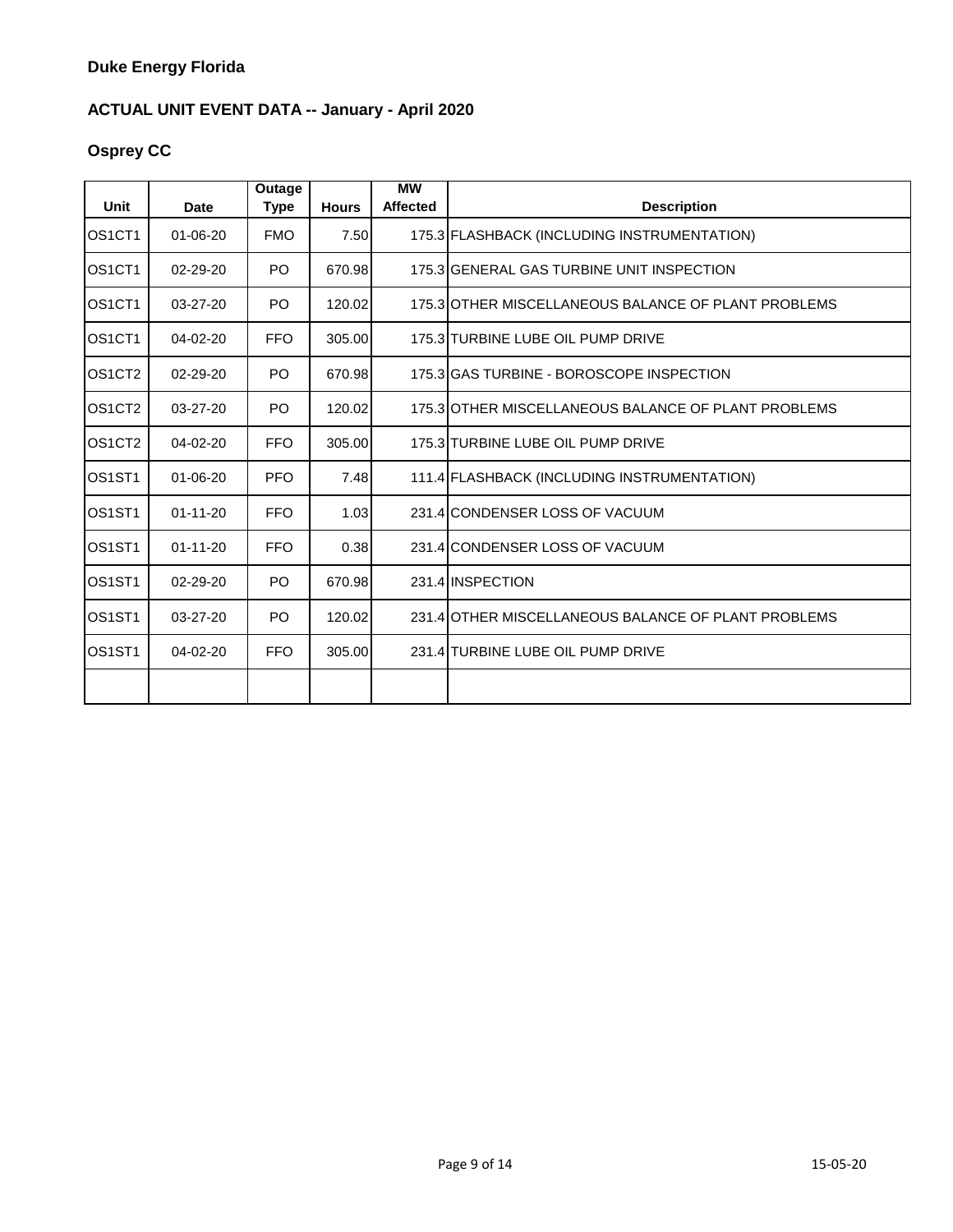| Unit           | Date           | Outage<br><b>Type</b> | <b>Hours</b> | <b>MW</b><br><b>Affected</b> | <b>Description</b>                                       |
|----------------|----------------|-----------------------|--------------|------------------------------|----------------------------------------------------------|
| HEP 1A         | $01 - 20 - 20$ | <b>FFO</b>            | 24.95        |                              | 163.0 COMBINED CYCLE INSTRUMENTS AND CONTROLS            |
| HEP 1A         | 02-22-20       | <b>FMO</b>            | 51.42        |                              | 163.0 GENERATOR SEAL OIL SYSTEM AND SEALS                |
| HEP 1A         | $02 - 27 - 20$ | <b>FFO</b>            | 81.17        |                              | 163.0 GAS TURBINE - CONTROLS AND INSTRUMENTS             |
| HEP 1A         | 03-22-20       | PFO.                  | 5.00         |                              | 46.0 SERVICE WATER HEAT EXCHANGERS                       |
| HEP 1A         | 04-13-20       | FFO.                  | 4.98         |                              | 163.0 GAS TURBINE VIBRATION                              |
| HEP 1A         | 04-25-20       | <b>FMO</b>            | 121.00       |                              | 163.0 OTHER MISCELLANEOUS BALANCE OF PLANT PROBLEMS      |
| HEP 1B         | 02-18-20       | FFO.                  | 36.62        |                              | 169.0 GAS TURBINE - FIRE DETECTION AND EXTINGUISHING SYS |
| HEP 1B         | 02-27-20       | <b>FFO</b>            | 2.45         |                              | 169.0 FEEDWATER REGULATING (BOILER LEVEL CONTROL) VALVE  |
| HEP 1B         | 02-28-20       | <b>FFO</b>            | 76.58        |                              | 169.0 CONDENSER LOSS OF VACUUM                           |
| HEP 1B         | 03-22-20       | <b>PFO</b>            | 5.00         |                              | 60.0 SERVICE WATER HEAT EXCHANGERS                       |
| HEP 1B         | 04-25-20       | <b>FMO</b>            | 121.00       |                              | 169.0 OTHER MISCELLANEOUS BALANCE OF PLANT PROBLEMS      |
| HEP ST1        | 02-22-20       | <b>PFO</b>            | 51.42        |                              | 77.0 GENERATOR SEAL OIL SYSTEM AND SEALS                 |
| <b>HEP ST1</b> | 02-27-20       | <b>FFO</b>            | 3.25         |                              | 158.0 OTHER MISCELLANEOUS STEAM TURBINE PROBLEMS         |
| HEP ST1        | 02-28-20       | <b>FFO</b>            | 76.67        |                              | 158.0 CONDENSER LOSS OF VACUUM                           |
| <b>HEP ST1</b> | 03-22-20       | <b>PFO</b>            | 5.00         |                              | 42.0 SERVICE WATER HEAT EXCHANGERS                       |
| HEP ST1        | 04-13-20       | <b>PFO</b>            | 6.48         |                              | 82.0 GAS TURBINE VIBRATION                               |
| HEP ST1        | 04-25-20       | <b>FMO</b>            | 121.00       |                              | 158.0 OTHER MISCELLANEOUS BALANCE OF PLANT PROBLEMS      |
|                |                |                       |              |                              |                                                          |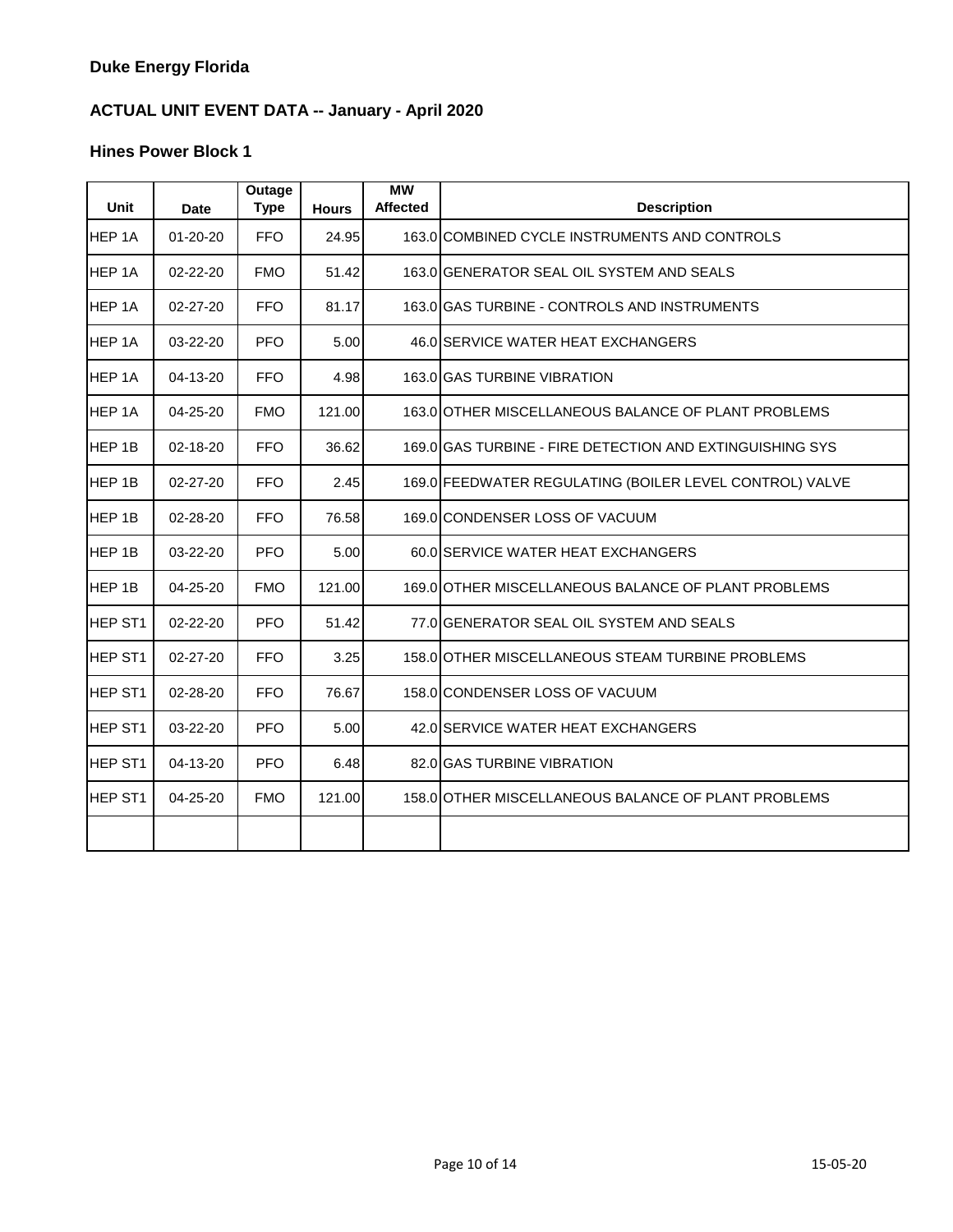| Unit                | <b>Date</b>    | <b>Outage</b><br><b>Type</b> | <b>Hours</b> | МW<br><b>Affected</b> | <b>Description</b>                                       |
|---------------------|----------------|------------------------------|--------------|-----------------------|----------------------------------------------------------|
| HEP <sub>2A</sub>   | 02-04-20       | FFO.                         | 17.70        |                       | 172.0 BLADE PATH TEMPERATURE SPREAD                      |
| HEP 2A              | $02 - 14 - 20$ | <b>FMO</b>                   | 20.68        |                       | 172.0 FEEDWATER REGULATING (BOILER LEVEL CONTROL) VALVE  |
| HEP <sub>2A</sub>   | 02-28-20       | P <sub>O</sub>               | 1208.08      |                       | 172.0 GENERAL GAS TURBINE UNIT INSPECTION                |
| HEP <sub>2A</sub>   | $04 - 19 - 20$ | <b>FFO</b>                   | 43.35        |                       | 172.0 GAS FUEL SYSTEM WITH CONTROLS AND INSTRUMENTS      |
| HEP 2A              | $04 - 21 - 20$ | <b>PFO</b>                   | 26.82        |                       | 152.0 OTHER COMPRESSOR PROBLEMS                          |
| HEP 2A              | 04-22-20       | <b>PFO</b>                   | 194.00       |                       | 152.0 OTHER COMPRESSOR PROBLEMS                          |
| HEP 2B              | $02 - 25 - 20$ | <b>FFO</b>                   | 3.23         |                       | 175.0 TRANSMISSION SYSTEM PROBLEMS OTHER THAN CATASTROPH |
| HEP 2B              | 02-28-20       | P <sub>O</sub>               | 1207.72      |                       | 175.0 GENERAL GAS TURBINE UNIT INSPECTION                |
| HEP 2B              | 04-19-20       | <b>PMO</b>                   | 4.17         |                       | 65.0 GAS FUEL SYSTEM WITH CONTROLS AND INSTRUMENTS       |
| HEP 2B              | 04-21-20       | <b>FFO</b>                   | 12.18        |                       | 175.0 OTHER EXCITER PROBLEMS                             |
| <b>HEP ST2</b>      | 02-28-20       | P <sub>O</sub>               | 1212.57      |                       | 177.0 GENERAL GAS TURBINE UNIT INSPECTION                |
| <b>HEP ST2</b>      | 04-19-20       | <b>PFO</b>                   | 41.13        |                       | 94.0 OTHER GAS TURBINE FUEL SYSTEM PROBLEMS              |
| <b>HEP ST2</b>      | $04 - 21 - 20$ | <b>PFO</b>                   | 12.18        |                       | 94.0 OTHER GAS TURBINE FUEL SYSTEM PROBLEMS              |
| HEP ST <sub>2</sub> | 04-21-20       | <b>PFO</b>                   | 26.82        |                       | 125.0 OTHER COMPRESSOR PROBLEMS                          |
| <b>HEP ST2</b>      | 04-22-20       | <b>PFO</b>                   | 194.00       |                       | 167.0 OTHER COMPRESSOR PROBLEMS                          |
|                     |                |                              |              |                       |                                                          |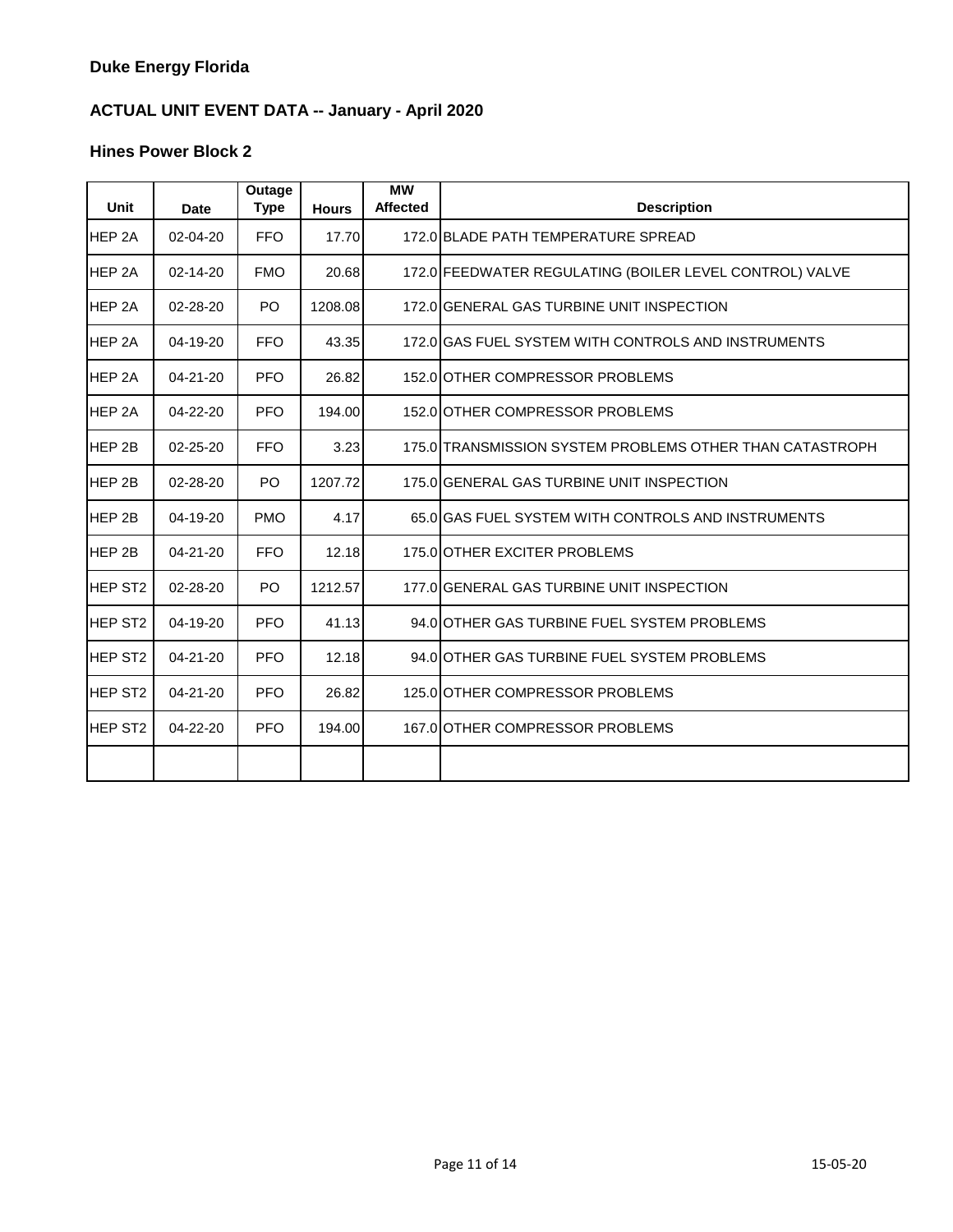| Unit           | Date           | Outage<br>Type | <b>Hours</b> | <b>MW</b><br><b>Affected</b> | <b>Description</b>                                       |
|----------------|----------------|----------------|--------------|------------------------------|----------------------------------------------------------|
| <b>HEP3A</b>   | $02 - 11 - 20$ | <b>PFO</b>     | 4.00         |                              | 71.0 OTHER MISCELLANEOUS GENERATOR PROBLEMS              |
| <b>HEP3A</b>   | 02-25-20       | <b>FFO</b>     | 2.85         |                              | 171.0 TRANSMISSION SYSTEM PROBLEMS OTHER THAN CATASTROPH |
| <b>HEP3A</b>   | 04-10-20       | <b>FMO</b>     | 2.50         |                              | 171.0 CIRCULATING WATER SCREENWASH SYSTEM                |
| <b>HEP3B</b>   | 02-11-20       | <b>PFO</b>     | 4.00         |                              | 71.0 OTHER MISCELLANEOUS GENERATOR PROBLEMS              |
| HEP 3B         | $02 - 25 - 20$ | <b>FFO</b>     | 1.72         |                              | 171.0 TRANSMISSION SYSTEM PROBLEMS OTHER THAN CATASTROPH |
| <b>HEP3B</b>   | 04-10-20       | <b>FMO</b>     | 2.50         |                              | 171.0 CIRCULATING WATER SCREENWASH SYSTEM                |
| <b>HEP ST3</b> | $02 - 11 - 20$ | <b>PFO</b>     | 4.00         |                              | 43.0 OTHER MISCELLANEOUS GENERATOR PROBLEMS              |
| <b>HEP ST3</b> | $02 - 25 - 20$ | <b>FFO</b>     | 3.92         |                              | 173.0 TRANSMISSION SYSTEM PROBLEMS OTHER THAN CATASTROPH |
| <b>HEP ST3</b> | 04-10-20       | <b>FMO</b>     | 2.50         |                              | 173.0 CIRCULATING WATER SCREENWASH SYSTEM                |
|                |                |                |              |                              |                                                          |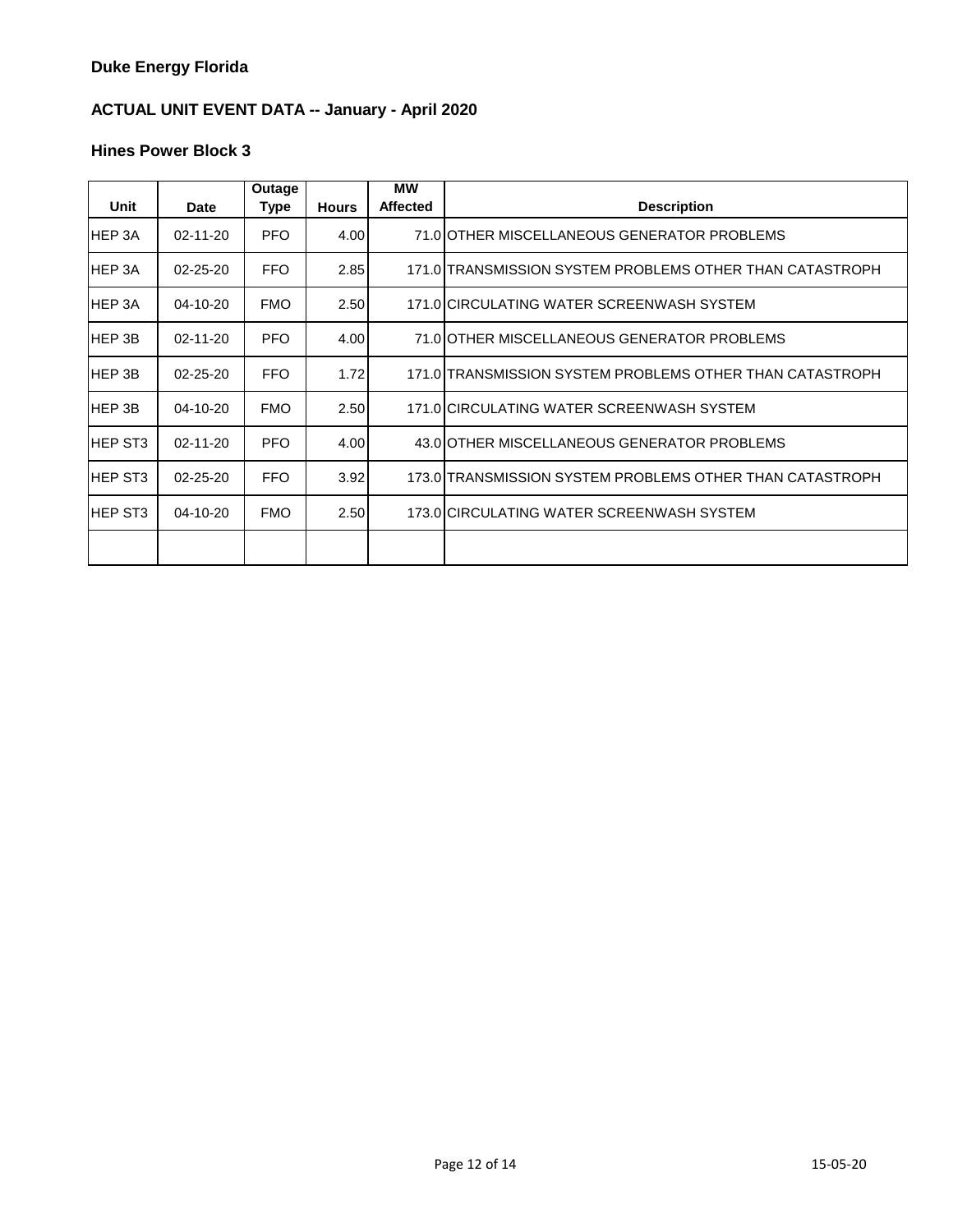| Unit    | <b>Date</b>    | Outage<br><b>Type</b> | <b>Hours</b> | МW<br><b>Affected</b> | <b>Description</b>                                  |
|---------|----------------|-----------------------|--------------|-----------------------|-----------------------------------------------------|
| HEP 4A  | $01 - 25 - 20$ | <b>FFO</b>            | 16.85        |                       | 173.0 GAS TURBINE COMPRESSOR - BLEED VALVES         |
| HEP 4A  | 03-03-20       | FFO.                  | 5.88         |                       | 173.0 OPERATOR ERROR                                |
| HEP 4A  | 03-03-20       | <b>FFO</b>            | 2.40         |                       | 173.0 OPERATOR ERROR                                |
| HEP 4A  | 03-04-20       | <b>FFO</b>            | 1.48         |                       | 173.0 OTHER TURBINE INSTRUMENT AND CONTROL PROBLEMS |
| HEP 4A  | 03-04-20       | <b>FFO</b>            | 11.23        |                       | 173.0 OTHER MISCELLANEOUS BALANCE OF PLANT PROBLEMS |
| HEP 4A  | 03-04-20       | <b>FFO</b>            | 4.13         |                       | 173.0 OTHER TURBINE INSTRUMENT AND CONTROL PROBLEMS |
| HEP 4A  | 03-04-20       | <b>FFO</b>            | 11.68        |                       | 173.0 OTHER TURBINE INSTRUMENT AND CONTROL PROBLEMS |
| HEP 4A  | 03-22-20       | <b>PFO</b>            | 3.00         |                       | 80.0 SERVICE WATER HEAT EXCHANGERS                  |
| HEP 4A  | 03-29-20       | <b>FFO</b>            | 1.63         |                       | 173.0 GAS TURBINE CONTROL SYSTEM - LOGIC PROBLEMS   |
| HEP 4A  | 04-02-20       | <b>FFO</b>            | 37.87        |                       | 173.0 TURBINE MAIN STOP VALVES                      |
| HEP 4A  | 04-12-20       | <b>FFO</b>            | 4.50         |                       | 173.0 OTHER MISCELLANEOUS BALANCE OF PLANT PROBLEMS |
| HEP 4B  | 03-03-20       | <b>FFO</b>            | 14.60        |                       | 172.0 OPERATOR ERROR                                |
| HEP 4B  | 03-04-20       | <b>FFO</b>            | 9.30         |                       | 172.0 OTHER TURBINE INSTRUMENT AND CONTROL PROBLEMS |
| HEP 4B  | 03-04-20       | <b>FFO</b>            | 22.85        |                       | 172.0 OTHER TURBINE INSTRUMENT AND CONTROL PROBLEMS |
| HEP 4B  | 03-22-20       | <b>PFO</b>            | 3.00         |                       | 79.0 SERVICE WATER HEAT EXCHANGERS                  |
| HEP 4B  | 04-02-20       | <b>FFO</b>            | 37.30        |                       | 172.0 TURBINE MAIN STOP VALVES                      |
| HEP 4B  | 04-12-20       | <b>FFO</b>            | 8.53         |                       | 172.0 OTHER MISCELLANEOUS BALANCE OF PLANT PROBLEMS |
| HEP 4B  | 04-13-20       | <b>FFO</b>            | 1.13         |                       | 172.0 FEEDWATER PUMP                                |
| HEP ST4 | $01 - 25 - 20$ | <b>PFO</b>            | 16.85        |                       | 78.0 GAS TURBINE COMPRESSOR - BLEED VALVES          |
| HEP ST4 | 03-03-20       | <b>FFO</b>            | 7.77         |                       | 171.0 TURBINE TRIP DEVICES (INCLUDING INSTRUMENTS)  |
| HEP ST4 | 03-03-20       | <b>FFO</b>            | 3.13         |                       | 171.0 OPERATOR ERROR                                |
| HEP ST4 | 03-04-20       | <b>FFO</b>            | 2.32         |                       | 171.0 OTHER TURBINE INSTRUMENT AND CONTROL PROBLEMS |
| HEP ST4 | 03-04-20       | <b>FFO</b>            | 7.97         |                       | 171.0 OTHER MISCELLANEOUS BALANCE OF PLANT PROBLEMS |
| HEP ST4 | 03-04-20       | <b>FFO</b>            | 6.23         |                       | 171.0 OTHER TURBINE INSTRUMENT AND CONTROL PROBLEMS |
| HEP ST4 | 03-04-20       | <b>FFO</b>            | 12.50        |                       | 171.0 OTHER TURBINE INSTRUMENT AND CONTROL PROBLEMS |
| HEP ST4 | 03-22-20       | <b>PFO</b>            | 3.00         |                       | 28.0 SERVICE WATER HEAT EXCHANGERS                  |